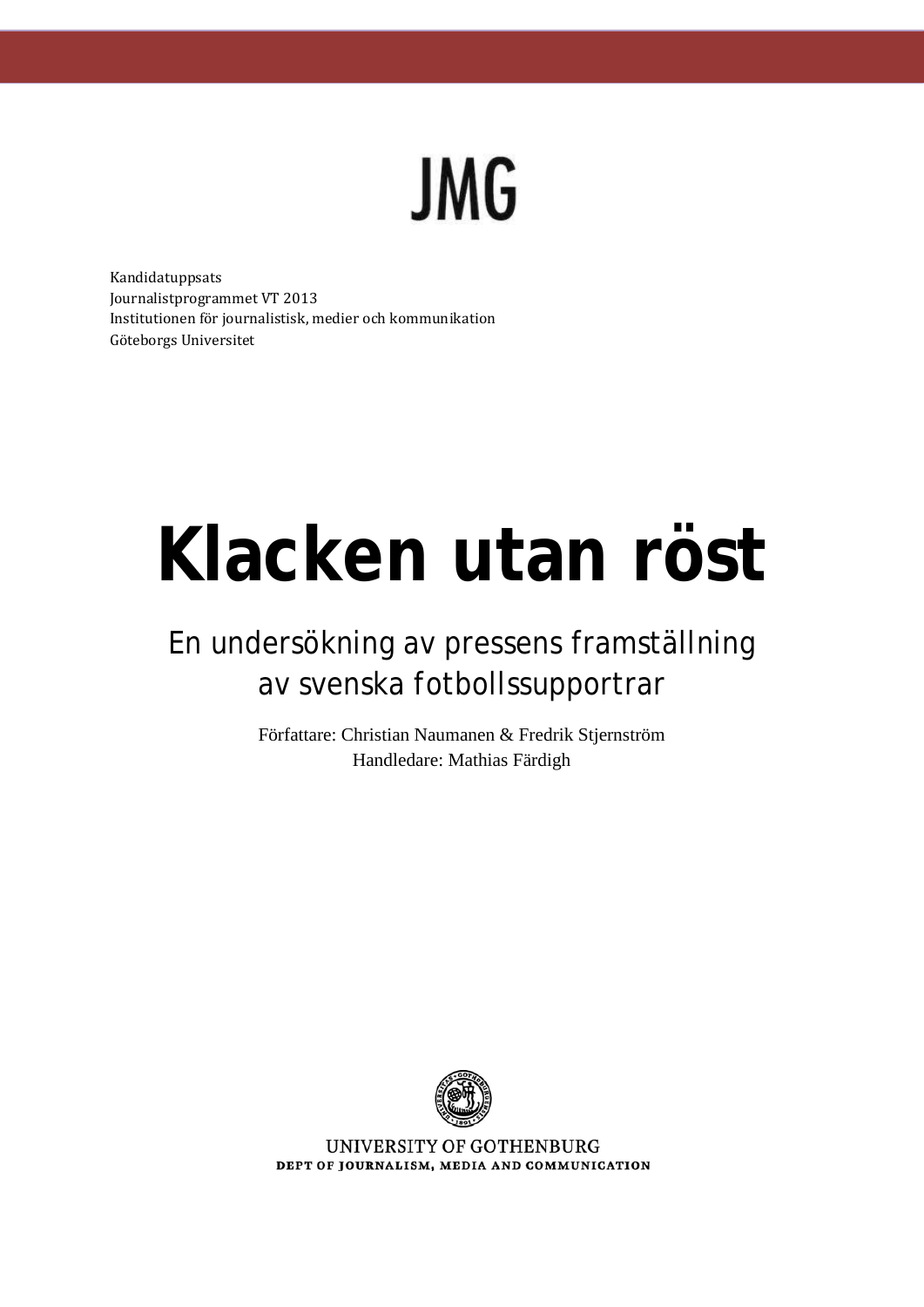# Abstract

**Authors:** Christian Naumanen & Fredrik Stjernström **Title:** The Voiceless Supporters **Level:** Bachelor of Journalism **Location**: University of Gothenburg **Language**: Swedish **Number of pages**: 38

Many Swedish football supporters are of the opinion that they are treated unfairly by journalists – that the press with few exceptions tend to write about them in occasions of violence and other problems related to hooliganism. This view was confirmed by an investigation into sports related violence, ordered by the Swedish government, describing the media coverage as unbalanced.

The purpose of our study was to check if there was any truth in those statements. We carried out a quantitative content analysis on eight major Swedish newspapers using a digital archive and a search string specifically designed to find articles about football fans. We only wanted to look into the current state of the issue, but still decided on analyzing articles from both 2011 and 2012, since the 2011 football season was characterized by several supporter related incidents and that 2012 in comparison was a very calm year.

In total we analyzed more than 700 articles and found that the majority of these are putting supporters in a negative context. An article was almost three times as likely to be negative than positive. It should be noted that there was a difference in that ratio between the two different seasons, as the coverage of the 2012 season was more balanced. The results also show that supporters often are bundled together, making the collective responsible for acts committed by a few individuals.

Another significant find was that supporters very rarely are heard in the news. Most of the time their voices are left out – even in articles covering important policy decisions regarding supporters.

Our conclusions are that it is true that supporters generally are portrayed in a negative manner and that the reporting doesn't give a fair picture of the average football fan. You could argue that this is a problem, but the criteria of news values and growing importance of a sharp angle makes for a journalism that doesn't perfectly mirror society. In other words: this is not a problem specific for the coverage football supporters.

Still there are some ethical doubts about the reporting. For instance, Swedish press ethics constitutes that both sides of a conflict should be heard. This is not the case when supporter issues are on the table. It is also problematic that perpetrators of violent acts aren't singled out as individuals rather than implying that all supporters somehow are involved.

As much as we think that journalists are generally responsible for the unbalanced reporting, we also believe that it is imperative for supporters and their representatives to adapt to the logic of media. They must act in order to be heard and to be able to change the way football fans are portrayed.

#### *Keywords: Football supporters hooligans, media, Swedish press, media portrayal, framing*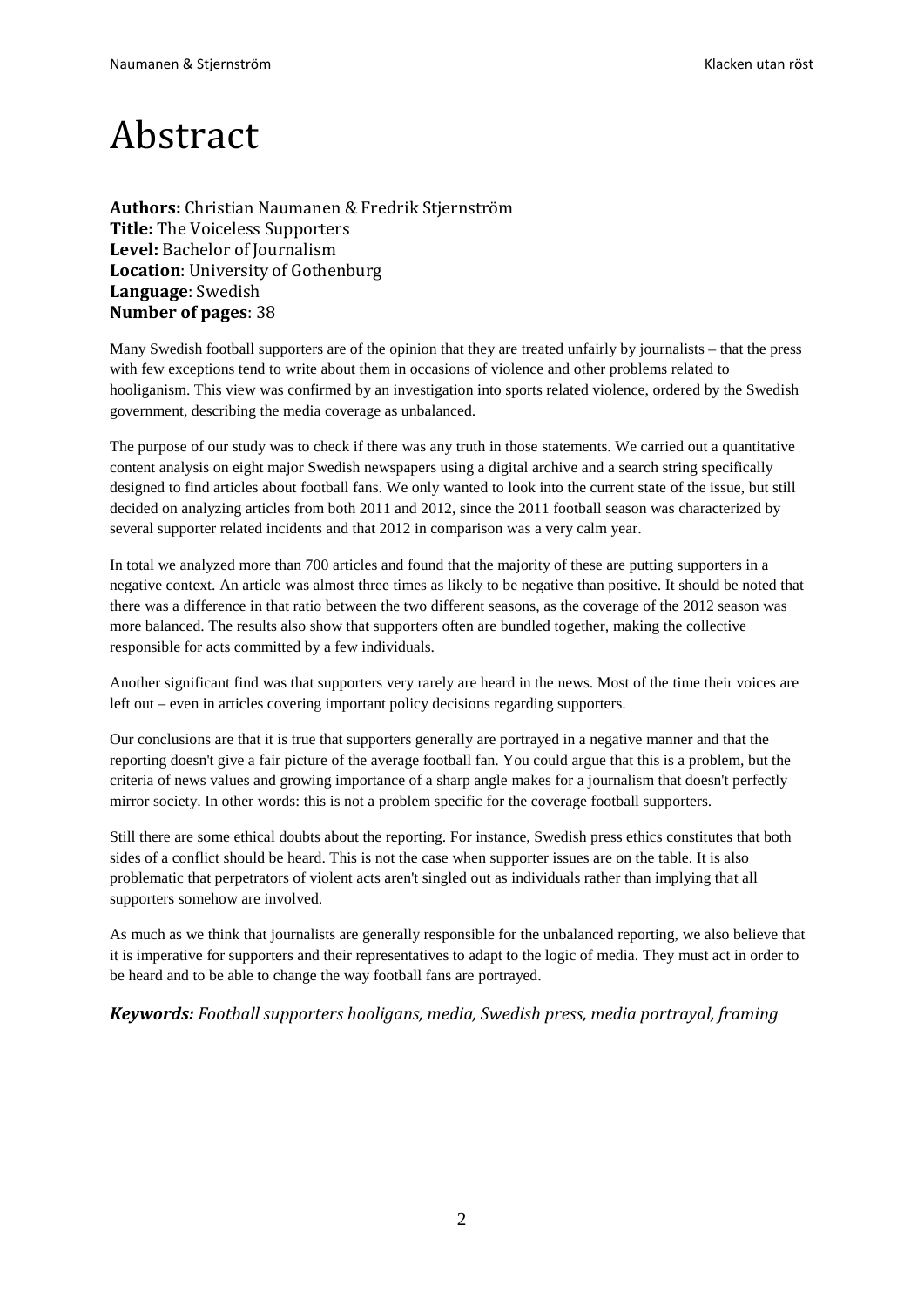# Innehåll

| 15 |  |
|----|--|
|    |  |
|    |  |
|    |  |
|    |  |
|    |  |
|    |  |
|    |  |
|    |  |
|    |  |
|    |  |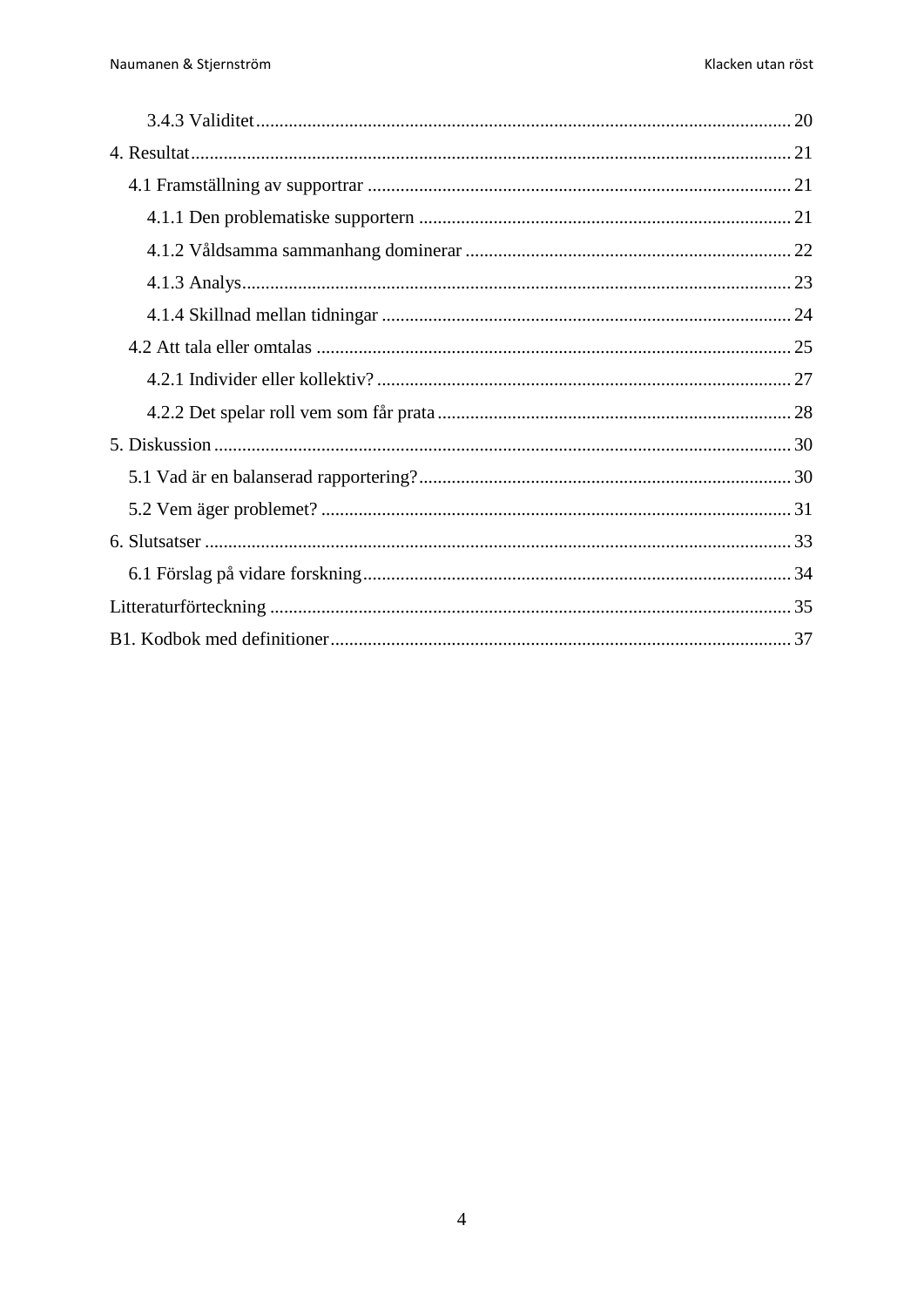# <span id="page-4-0"></span>**1. Inledning**

För ett par år sedan gjorde en av författarna till denna uppsats en intervju med Victor Capel – dåvarande ordförande för Svenska Fotbollssupporterunionen (SFSU). Intervjun handlade om vilka problem det finns på läktaren, vad man kan göra åt det och vilka stereotyper som fotbollssupportrar i allmänhet förknippas med.

Victor Capel framhöll en snedvriden mediebild som en av de främsta orsakerna till att fotbollssupportrar har ett dåligt anseende och att den negativa synen dessutom fungerar som en katalysator till våld och skadegörelse i samband med matcher:

*"Om folk beskrivs som kompletta idioter kommer de i första hand också agera som kompletta idioter. Det var så med AIK under större delen av 90-talet. Helt ärligt, det var ett gäng skräniga 17-åringar som sprang omkring och målades upp som den största samhällsfaran sedan motorcykelgängen. Det var missvisande, men folk tog till sig av bilden och försökte leva upp till den."*

Idag är debatten kring fotbollssupportrar mer brinnande än någonsin. Avbrutna matcher, publikfester och Uppdrag Granskning-avslöjanden avlöser varandra stup i ett. Samtidigt polariseras fotbollsbranschen allt mer när supportrar tar avstånd från såväl medierna som förbund.

Capels uppfattning har nyligen fått stöd från Björn Eriksson, nationell samordnare mot idrottsrelaterat våld, som på regeringens uppdrag har granskat supportrarnas situation och riktat kritik mot mediernas retorik. Men stämmer det att rapporteringen är obalanserad – och kan i så fall konsekvenserna vara i stil med det Victor Capel beskriver? Gör medierna huliganer av vanliga supportrar?

Den frågan är svår att besvara, men vi kommer i den här uppsatsen undersöka hur bilden av supportrar förmedlas av svenska medier. Vi ska titta på varför den ser ut som den gör och vad det kan få för konsekvenser ifall den är snedvriden. Detta kommer ställas mot journalistiska ideal som objektivitet och analyseras utifrån teorier om mediernas makt över den allmänna opinionen.

En viktig utgångspunkt för studien är att vi inte ska försöka rättfärdiga våldsamheter bland supportrar, eller sopa problemen med huliganism under mattan. Det finns uppenbarliga samhälleliga problem inom supporterleden, men de får ses som ett ärende för polismyndigheten. Så länge verkligheten ser ut som den gör så är det av högsta relevans att undersöka hur medierna klarar av att hantera en situation där de själva tycks vara en del av ett samhälleligt problem.

# <span id="page-4-1"></span>**1.1 Syfte och frågeställningar**

Syftet med den här uppsatsen är att ta reda på hur svenska fotbollssupportrar framställs i medierna, vilka drivkrafter som påverkar framställningen och vad framställningen kan få för konsekvenser. Vi har valt tre frågeställningar, en empirisk och två teoretiska, att försöka besvara: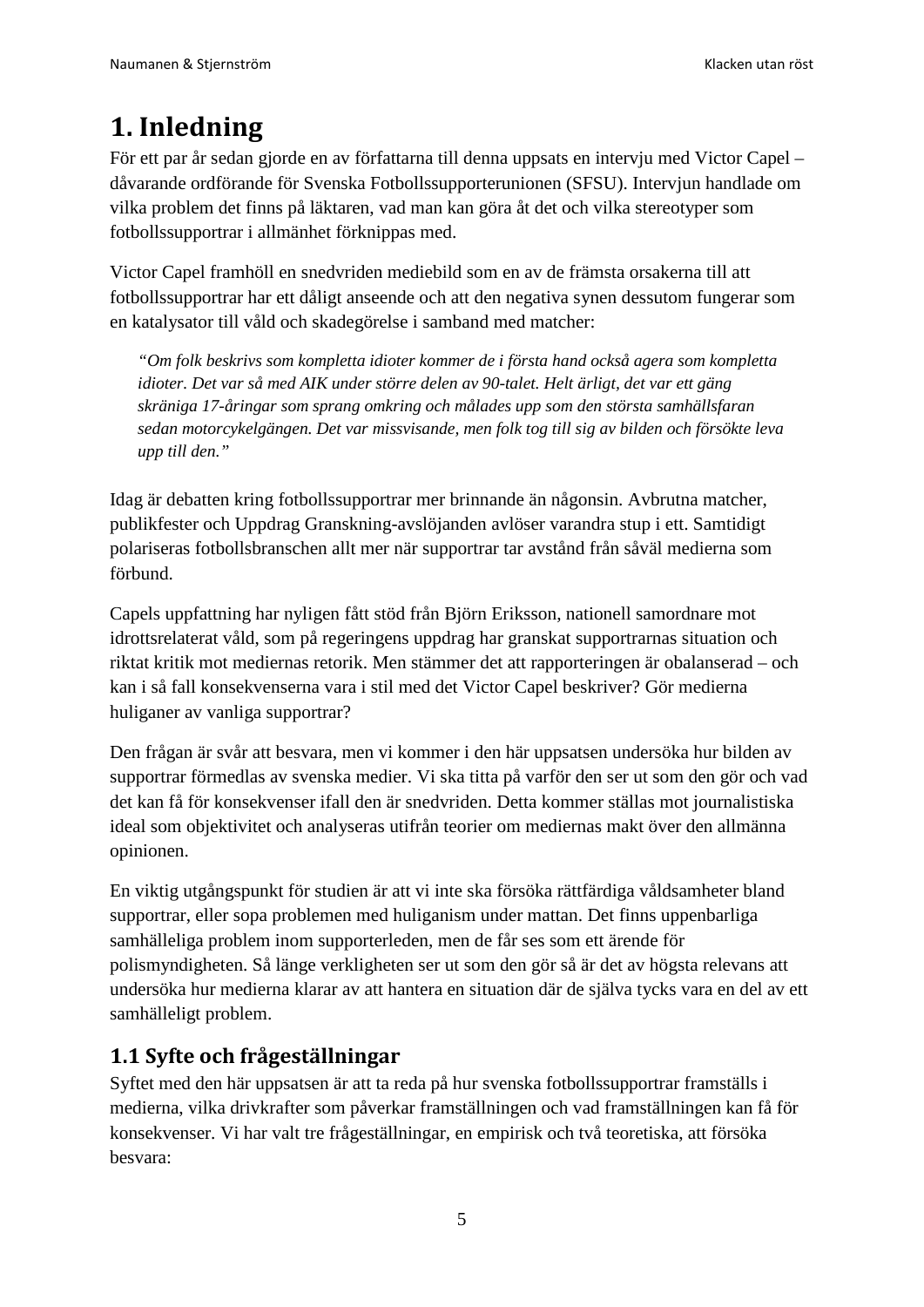- **Tenderar svenska fotbollssupportrar att framställas negativt i pressen?**
- **Hur kan framställningen förklaras av vedertagen medieforskning?**
- **Om de framställs negativt, är det ett problem och för vem?**

Den första frågan tänker vi besvara med hjälp av en kvantitativ undersökning som presenteras i metodkapitlet (kap 3). De två andra frågorna hoppas vi kunna svara på genom att koppla våra resultat (kap 4) till tidigare forskning och redovisade teorier (kap 2) och dra slutsatser (kap 5) utifrån det.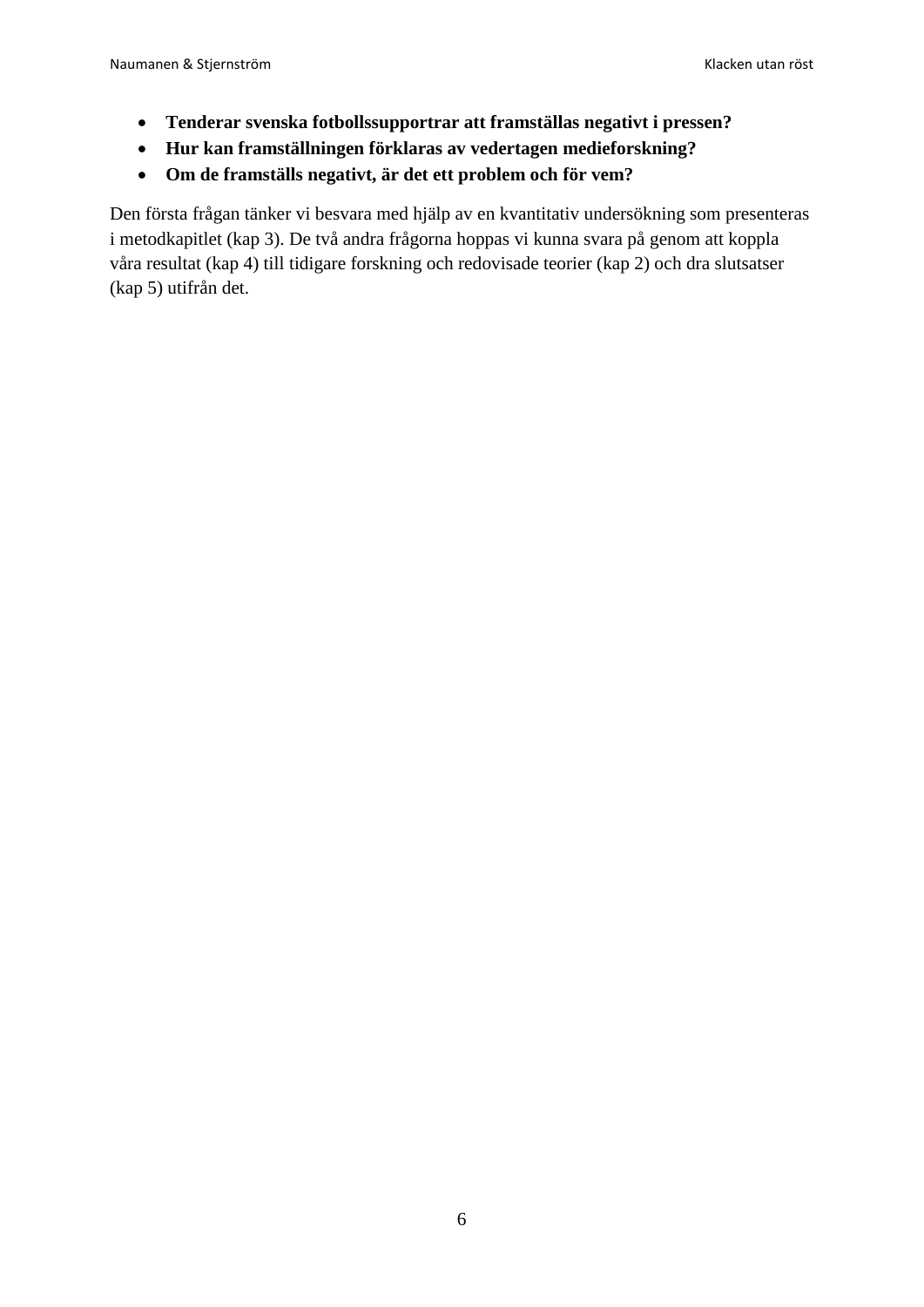# <span id="page-6-0"></span>**2. Teori och tidigare forskning**

Här nedan fördjupar vi oss i fyra olika forskningsspår som kommer hjälpa oss förstå och analysera våra resultat av den kvantitativa innehållsanalysen. Vi kommer redogöra för de vanligaste teorierna kring medieeffekter (2.1), eftersom vi vill undersöka vad rapporteringen kring supportrar kan tänkas få för *konsekvenser* på den allmänna opinionen. Därefter ger vi oss in i teorier kring nyhetsvärdering (2.2) som vi tror kan förklara vissa *orsaker* till att rapporteringen ser ut som den gör. Med samma incitament tittar vi även närmare på de journalistiska ideal och etiska regler (2.3) som måste belysas när man pratar om normativa frågor som en "balanserad rapportering". Slutligen kommer vi titta närmare på supporterkulturen i sig (2.4), och dess inte alltid problemfria relation till medierna.

# <span id="page-6-1"></span>**2.1 Medieeffekter**

Att massmedier påverkar sin publik är idag ett vedertaget faktum. Men hur, och till vilken grad, påverkan sker är långt ifrån självklart (Shehata 2012:318). För att definiera vad "medieeffekt" syftar till i den här uppsatsen lånar vi ett citat från *The Sage Handbook of Media Processes and Effects*. Där beskrivs medieeffekter som:

*"[...] de sociala och psykologiska förändringar som uppstår hos konsumenter av mediebudskap – eller i deras sociala miljö eller kulturella värderingar – som ett resultat av att de utsätts för, bearbetar eller agerar utifrån dessa förmedlade budskap.".* (Bryant & Zillmann 2009:13)

Konsumenten påverkas (mer eller mindre, kort- och långsiktigt) av mediernas innehåll. I modern tid är det främst tre teorier som dominerar på området: dagordningsteorier, priming och framing.

## <span id="page-6-2"></span>**2.1.1 Dagordningsteori**

Dagordningsteorier innebär att massmedierna har stort inflytande på vilka samhällsfrågor som anses viktiga bland medborgarna (agenda setting). Alltså: det som får mycket utrymme i medierna har större sannolikhet att ses som viktigt bland konsumenterna. Det handlar inte om att att medierna påverkar *hur* publiken tycker frågor, utan istället *vilka* frågor de ska tycka och tänka om. (McCombs & Shaw 1972:177, Shehata 2012:319)

I vårt fall är dagordningsteorin en förutsättning för att priming- och framingeffekterna ska vara relevanta. Forskningen visar att ju viktigare publiken anser att en fråga är, desto större är sannolikheten att de är mottagliga för medieeffekter (Shehata 2012:331). Med tanke på medieuppståndelsen kring supporterproblem de senaste åren så borde, enligt dagordningsteorin, många läsare av sportsidorna tycka att frågan har ökat i relevans.

#### <span id="page-6-3"></span>**2.1.2 Priming**

Primingteorin påminner på många sätt om dagordningsteorin, och i mångt och mycket tycks de gå in i varandra. Den fokuserar dock mer på psykologiska (och biologiska) förklaringar kring hur medier påverkar konsumentens uppfattning om vad som är viktigt. Enkelt förklarat menar teorin att när vi exponeras för medieinnehåll gör vi kopplingar i hjärnan mellan de ämnen som tas upp. Ju oftare samma koppling görs, desto enklare har vi att koppla ihop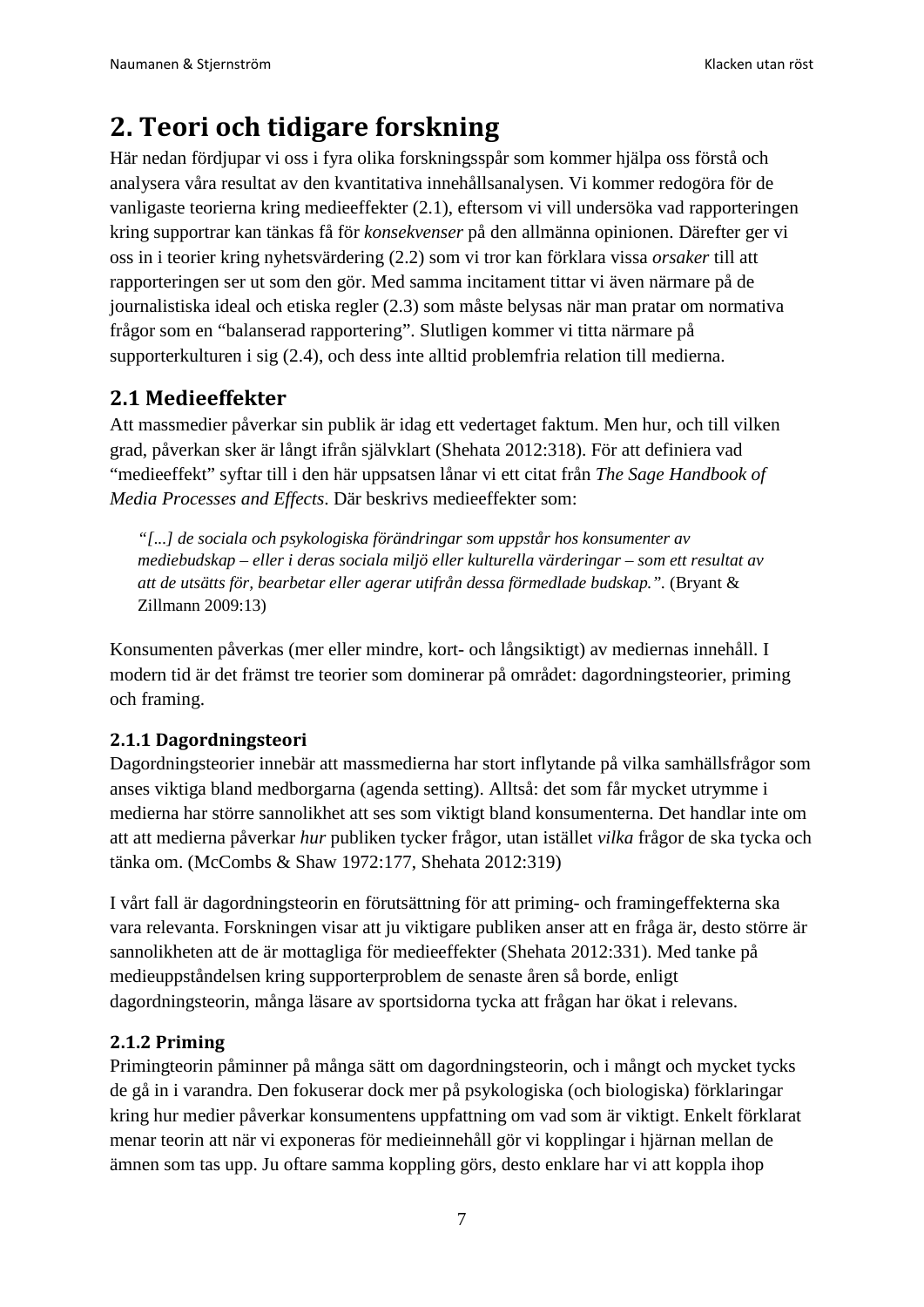ämnena när vi tänker på dem (Shehata 2012:325). Om exempelvis fotbollssupportrar ofta förekommer i medierna i samband med våld och skadegörelse så ökar det chansen att konsumenten kommer att tänka på våld när supportrar diskuteras, enligt teorin.

#### <span id="page-7-0"></span>**2.1.3 Framing**

Nyhetsmedier ser ofta som sin uppgift att fånga verkligheten och förmedla den till publiken. Men på senare år har det problematiska i att verkligheten inte går att förmedla rakt av diskuterats allt mer (Ghersetti 2012:205f). Teorin om framing tar stor plats i dagens medieeffektsforskning och berör hur medierna framar, ramar in, sina bilder av verkligheten. Alla historier som berättas i nyhetsmedier går igenom minst en källa (journalisten) innan de når publiken. Att historien journalisten får in inte är exakt densamma som når publiken är givet. De olika mediernas format gör att nyheter måste redigeras, kortas, beskäras och värderas innan de kan publiceras. Hur journalisten väljer att "rama in" sin nyhet påverkar vilken bild av händelsen publiken får. (Shehata 2012:327)

Något som inte är att underskatta, då studier visar att massmedier har stor inverkan på hur vi formar vår uppfattning av omvärlden (Nerman 1981:18, Radmann 2012:104). Vi har under de senaste århundradena gått från ett erfarenhetssamhälle, där vi fick vår uppfattning om världen genom direkta erfarenheter, till ett informationssamhälle, där allt mer av vår förståelse bygger på information från andra källor och inte direkta erfarenheter (Nord & Strömbäck 2012:11f). Forskningen visar att människor dessutom är extra mottagliga för medieeffekter när de själva är osäkra på sin egen ståndpunkt (Shehata 2012:331). Synen på supportrar kan mycket väl tänkas vara ett sådant område, framförallt då frågan lyfts så mycket de senaste åren och alla förväntas ha en åsikt.

I vårt sammanhang är detta extra intressant då de vars attityder gentemot supportrar påverkas mest av mediebilden följaktligen är de som sällan går på fotboll på plats. Och med tanke på att det i debatten om supportrar idag allt mer talas om klyftor mellan supportrar och resten av samhället (Rahm & Rangstedt 2012:31) så är det möjligt att en eventuellt snedvriden mediebild kan vidga klyftorna ännu mer.

Ytterligare en aspekt vi tar hänsyn till i vår studie är att fotbollsvåldet och mediebevakningen har en bevisad tvåvägspåverkan. Två holländska forskare, Robert Braun och Rens Vliegenhart, har med flera studier visat på att ju mer som skrivs i massmedierna om huliganism inför en fotbollsmatch, desto större är risken för våld under matchen. Enligt studierna så ökade supportervåldet under den utvalda perioden med 4 % för varje 1 000 ord som skrevs i pressen om huliganism. (Braun & Vliegenhart 2008 & 2009)

Författarna hänvisar till forskning inom psykologiområdet för att förklara varför fenomenet uppstår. Bland annat menar de att grupper som begår kollektiva våldshandlingar skapar egna normer och kulturer som bland annat formas utifrån "social learning" – sociala omständigheter som ligger utanför individen och gruppen (Braun & Vliegenhart 2008:800). Författarna vill alltså med sina resultat påvisa att mediernas rapportering är en influens i huligangruppernas normbildning.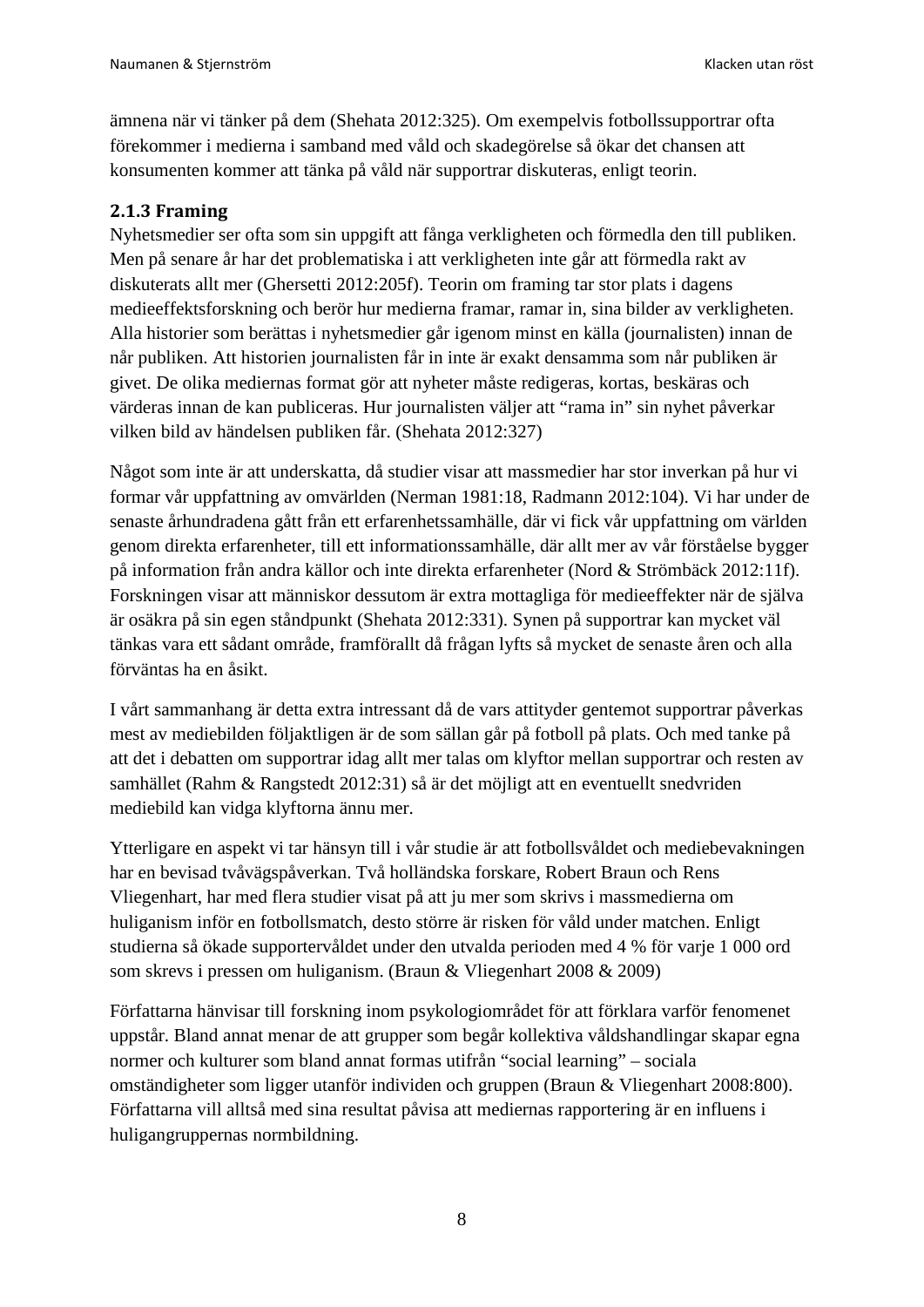Mätningarna är gjorda i Holland under början av 2000-talet, så vi kan inte ta alltför stora generaliseringsanspråk till svenska förhållanden. Men det är ändå en intressant empiri att ha med sig, då mediernas rapportering i det här fallet kan tänkas trigga ytterligare våldsamheter.

Slutligen ska det nämnas att det finns röster som menar att mediernas makt över publiken blir allt mindre. I dagens fragmentiserade medielandskap delas publiken upp på allt fler aktörer, och den enskilda medieaktörens röst blir inte lika betydelsefull. Ett rimligt antagande, samtidigt som de traditionella medierna fortfarande har ett starkt grepp om publiken. Framförallt när flera tongivande medier har en likriktad rapportering kan mediernas makt fortfarande ses som stor. (Shehata 2012:337)

## <span id="page-8-0"></span>**2.2 Nyhetsvärdering**

Undersökningen i den här uppsatsen berör främst *hur* det skrivs om supportrar i svensk press. Hypotesen om att bevakningen kan tänkas vara snedvriden kräver en "normalrapportering" att jämföra med för att kunna bevisas. Ett argument för att rapporteringen inte är snedvriden, och att den ser ut som den bör, kan vara att den följer en vedertagen nyhetsvärdering. Därför ska vi här kort presentera några av de vanligaste nyhetskriterierna.

Mediernas nyhetsvärdering är ett ämne som intresserat forskarna i nästan ett halvt sekel. Ghersetti (2012:212f) gör i *Medierna och demokratin* en adekvat sammanfattning av de mest centrala egenskaperna som tycks återkomma i all nyhetsvärdering. Vi lånar uppdelningen här.

#### <span id="page-8-1"></span>**2.2.1 Närhet**

En händelse som är nära publiken i både tid och rum (och kulturellt) har större chans att bli en nyhet. Människor intresserar sig mer av det som de har en relation till. För många finns det både en fysisk och kulturell närhet till fotbollen och dess arenor. Säsongen 2011 nådde den totala publiksiffran i Allsvenskan över 1,7 miljoner åskådare (Svenska Fotbollsförbundet 2013). Därför bör det utifrån närhetskriteriet finnas stor relevans i att rapportera om fotbollen och dess supportrar. (Ghersetti 2012:212f)

#### <span id="page-8-2"></span>**2.2.2 Sensation/avvikelser**

Det oväntade är alltid mer intressant än det väntade ur ett nyhetsperspektiv. I princip varje nyhet innehåller någon form av sensation, annars är det svårt att motivera publiceringen. Själva nyhetsmediernas ursprungliga syfte är ju att informera publiken om det de inte vet. En studie kring sportens nyhetsvärdering i svensk kvällspress (Strömgren & Strandlund 2009:43) visar dock på att det inom sportjournalistiken är mindre krav på överraskning och dramatik – eventuellt för att det redan finns en inbyggd dramaturgi i idrott (som inte är speciellt oväntad).

<span id="page-8-3"></span>Kopplat till sensationskriteriet är också de negativa nyheterna. Även om positiva sensationsnyheter förekommer så är det mycket vanligare att negativa nyheter publiceras. Kriminalitet och våld har historiskt sett tilldelats ett större nyhetsvärde, vilket kan förklara en eventuell övervikt i sådan rapportering även kring supporterfrågor (eftersom det är ett avvikande beteende). (Ghersetti 2012:212f)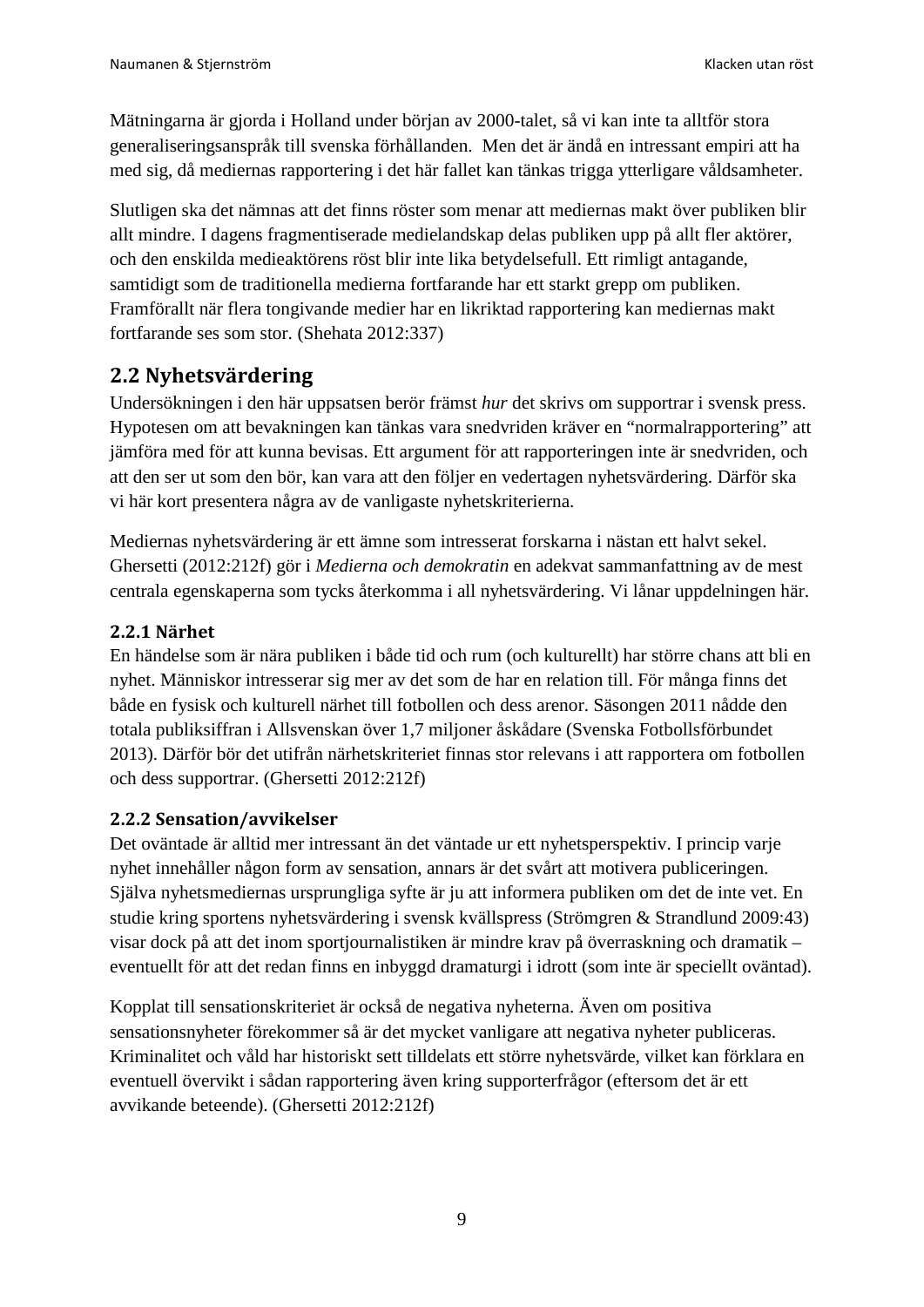#### **2.2.3 Elitcentrering**

Medierna gillar människor med makt. De vanligast förekommande aktörerna är elitpersoner inom sina områden. Inom idrotten innebär det att det allt som oftast är utövarna som är viktigast (Strömgren & Strandlund 2009:43). Också de institutioner som har mest makt brukar få chansen att synas, vilket inom fotbollsvärlden borde innebära att supportrar som grupp kan tänkas prioriteras lägre än klubbar och fotbollsförbund. (Ghersetti 2012:212f)

#### <span id="page-9-0"></span>**2.2.4 Förenkling**

De enklaste händelserna är de enklaste att rapportera. Nyhetsmedier tenderar att rapportera om enskilda händelser istället för stora sammanhang, och förenklingar anses nödvändiga för att publiken ska intressera sig och förstå nyheten. Men att medierna till exempel hellre rapporterar om enskilda kriminella handlingar framför de sociala strukturer som ligger bakom kan skapa problem (Ghersetti 2012:214). Att medierna endast rapporterar om våldet på läktarna och inte om den mångfacetterade struktur som finns i supporterleden förenklar givetvis nyheten – men även bilden av supportar. Även problemet med att supportrar klumpas ihop till ett kollektiv (Rahm & Rangstedt 2012:31, ser mer kap 2.3) i nyhetsmedierna vid negativa händelser kan tänkas förklaras av förenklingskravet. De här förenklingarna kan i sin tur tänkas bidra till den känsla av alienering som uttryckts från både forskar- och supporterhåll. (Radmann 2012:108, Rahm & Rangstedt 2012:13)

## <span id="page-9-1"></span>**2.3 Journalistiska ideal**

Kritiken mot svenska medier från supportrar och regeringens utredning (2.4.2) har handlat om att rapporteringen om supportrar är obalanserad. Idén om en balanserad journalistik är långlivad men inte på något sätt lagstadgad hos pressen. För att förstå närmare vad en balanserad rapportering egentligen innebär ska vi titta närmare på de journalistiska ideal och etiska regler som i mångt och mycket styr pressens agerande.

#### <span id="page-9-2"></span>**2.3.1 Objektivitet**

Man brukar säga att journalistikens roll och utförande präglas av journalisternas yrkesideal. Ett av dessa ideal är objektivitet – att beskriva något på ett sätt som är oberoende av personliga föreställningar och åsikter. En sorts balans helt enkelt.

Det går att diskutera huruvida journalistik egentligen kan vara helt objektiv, eftersom en presentation av en nyhet eller händelse kräver en vinkling som i olika grad utelämnar viss information. Objektivitet är heller inte det starkaste professionella idealet, enligt svenska journalister själva, som till exempel värderar granskning av makthavare och förklaring av komplicerade skeenden högre. (Djerf-Pierre & Wiik 2012:185)

Ett annat problem med objektivitet är att den inom journalistiken inte är empirisk och statisk, till skillnad från naturvetenskaplig forskning till exempel. En individs bild av objektivitet utgår från personens egna referensramar och kulturella sammanhang (Djerf-Pierre & Wiik 2012:189f). Kanske är det just det journalistkåren har insett när de värderar många ideal högre än objektivitet.

Journalisten har ändå en skyldighet att rapportera på ett allsidigt sätt, något som dikteras i de pressetiska reglerna.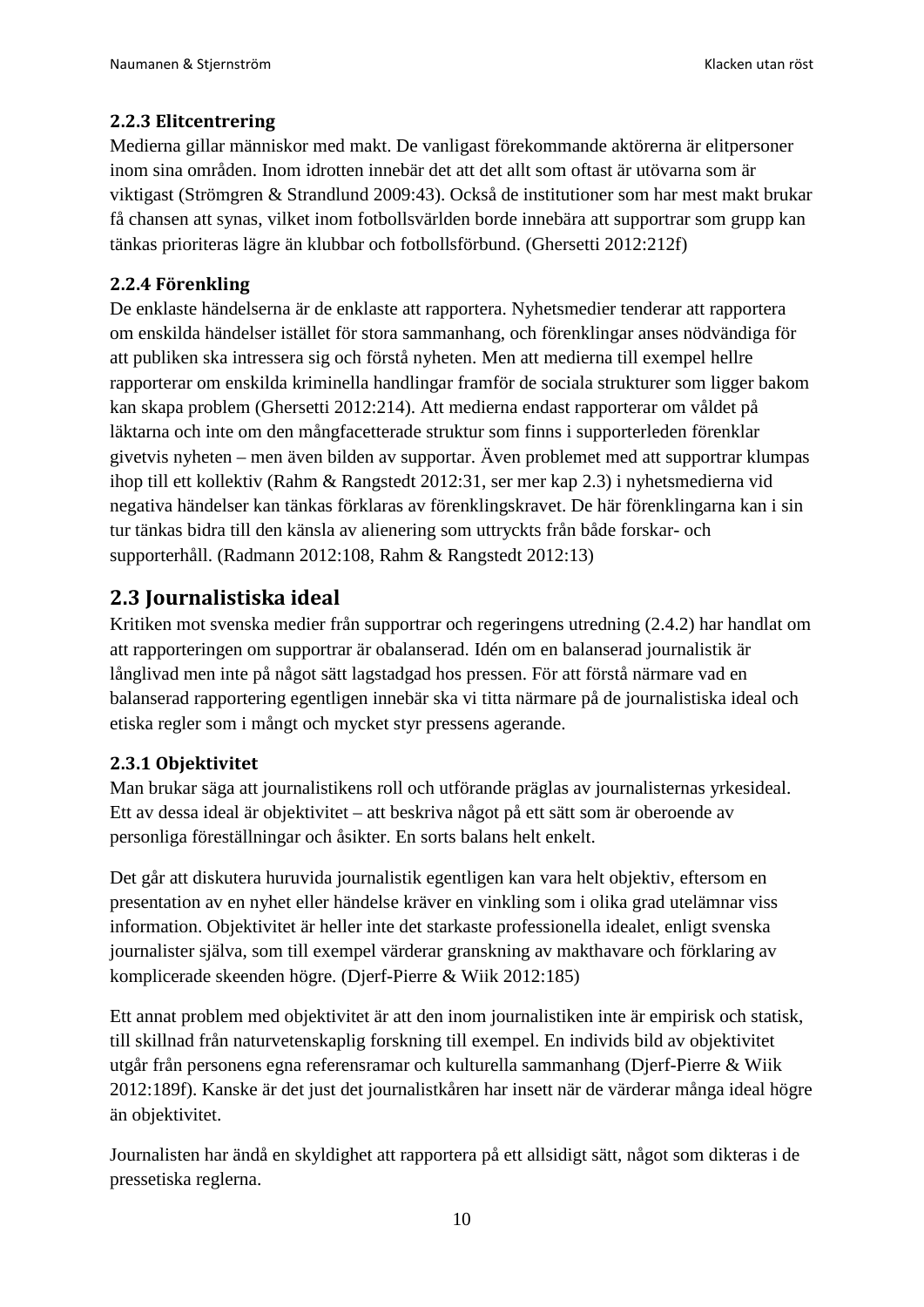#### <span id="page-10-0"></span>**2.3.2 Pressetik**

Medierna har en grundlagsskyddad rätt att själva välja vad som ska belysas och på vilket sätt. Friheten kommer dock med ett informellt ansvar som bland annat dikteras av allmänhetens pressombudsman.

I Demokratirådets rapport om mediernas integritet från 2005 presenterar fyra medieforskare sin syn på vikten av de pressetiska reglerna.

*"De allmänna formuleringarna om att journalistiken i en demokrati skall vara fri, självständig och obunden kan leda till missuppfattningen att medierna är, och bör vara, ansvarslösa. Men utan tydliga normer och regler riskerar medierna att bli offer för de starka krafter i samhället som strävar efter att dominera medierna till sin egen fördel. För att kunna hävda sin integritet måste medierna vara beredda att ta ansvar för sina grundläggande värden."* (Petersson et al. 2005:33)

Enligt dem vilar alltså mediernas förtroende och integritet på att de pressetiska reglerna efterlevs. I dessa regler hittar vi två punkter som är relevanta för vår undersökning. Om fotbollssupportrar buntas ihop till ett kollektiv och övervägande beskrivs som ett problem kan man argumentera för att kravet på "*korrekt och allsidig nyhetsförmedling*" inte fylls. Får supportrar dessutom sällan komma till tals i rapporteringen kan det knappast anses att medierna strävar efter att höra båda sidor och "*återge alla parters ståndpunkter*" (Allmänhetens Pressombudsman 2013). Detta är ett journalistiskt ideal som rankas högt i de undersökningar som gjorts bland svenska journalister (Djerf-Pierre & Wiik 2012:185).

Detta får anses vara särskilt relevant när det kommer till artiklar om politik och policy som direkt påverkar supportrars rättigheter och skyldigheter – till exempel förslaget på ett särskilt register över så kallade risksupportrar, samt den planerade manövern att tvinga samtliga MFFsupportrar åka särskilda bussar för att bli insläppta på arenan i derbyt mot Helsingborg.

Att åsidosätta etiken till förmån för nyhetsvärderingens logik bör alltså både vara ett problem för medierna och för människorna som beskrivs och omtalas av dem. Frågan är dock hur stor inverkan de pressetiska reglerna och ramverket kring dem egentligen har.

I Demokratirådets rapport hänvisar författarna till en undersökning från år 2000 där över hälften av de tillfrågade journalisterna anser att uttalande från pressombudsmannen betyder ganska lite för det praktiska arbetet. Nästan var tionde journalist anser att det bara är ett spel för galleriet och helt saknar betydelse. (Petersson et al. 119f)

#### <span id="page-10-1"></span>**2.3.3 Kampen om innehållet**

En viktig faktor i vem som får höras är PR-arbetet kring den aktuella aktören. I boken *Medierna & Demokratin* skriver Jesper Falkheimer följande:

*"Att försöka påverka medier och journalister är något som i stort sett alla institutioner och aktörer i samhället sysselsätter sig med."* (Falkheimer 2012:149)

Vidare menar han att PR-branschen har professionaliserats, samtidigt som journalistiken har gått i motsatt riktning. Enligt honom har det alltså blivit enklare för en resurskraftig aktör att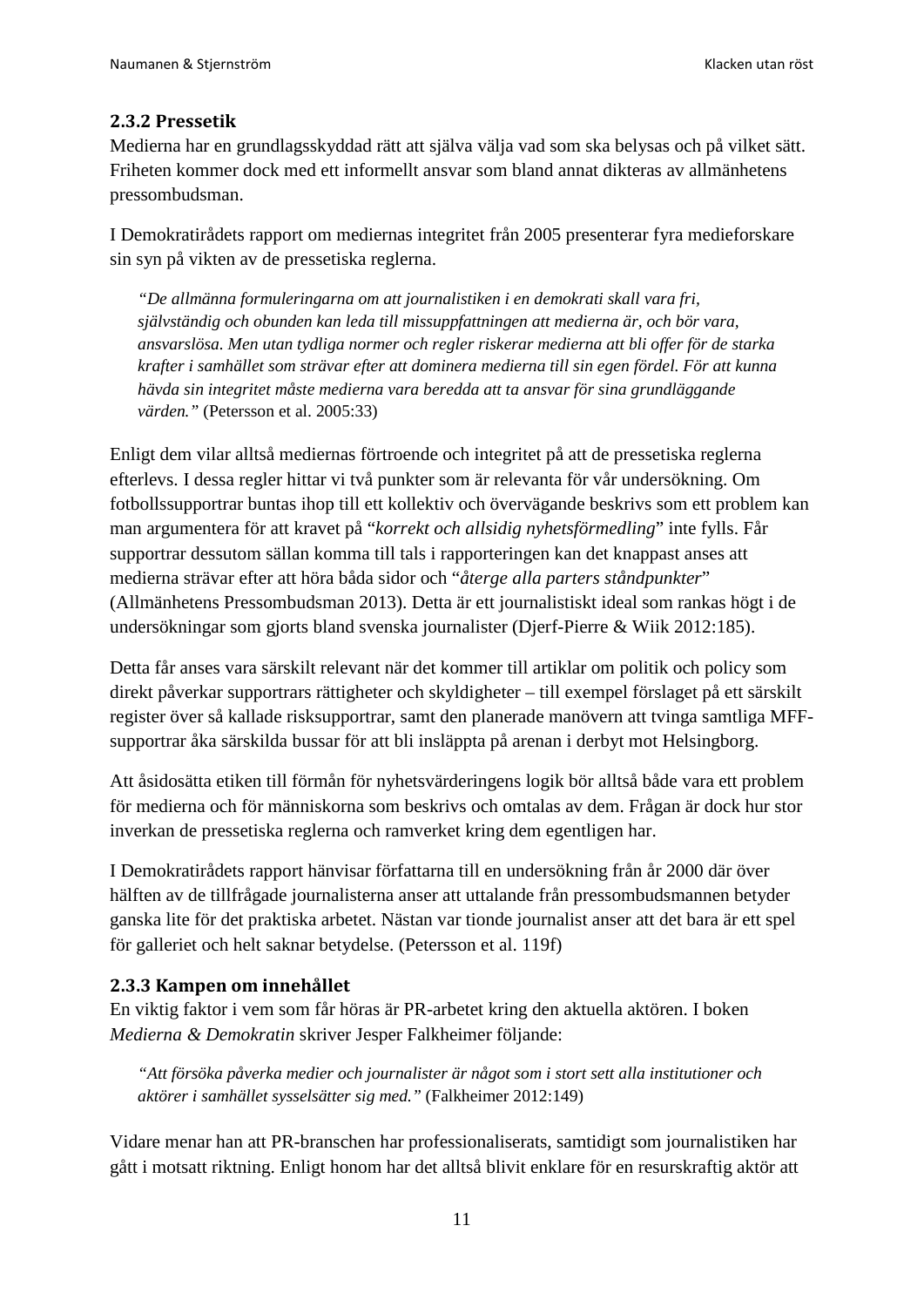påverka innehållet i medierna. Både polis och politiker har erfarna informationsavdelningar i ryggen – något som supporterorganisationer saknar. Rimligtvis får det obalanserade förhållandet också konsekvenser på journalistiken som handlar om debatt kring politik och policy.

Det finns även andra situationer då ett väloljat PR-maskineri är fördelaktigt. Jesper Falkheimer skriver att tillgången till information vid kriser ofta är knapphändig och att de källor som snabbt kan leverera fakta då får en stor makt över innehållet. (2012:162)

Om vi översätter det till fotbollssammanhang kan vi säga att krisen är en läktarskandal. För en journalist med en deadline som kryper allt närmre är det enklare att direkt vända sig till polis, klubbrepresentanter eller annan personal som är bekanta med vilken information journalisten vill ha.

Huruvida det är etiskt korrekt eller inte borde bero på synen som supportrar som en grupp eller individer. En ensam brottsling får sällan ge sin version i mediernas beskrivning av händelsen. Om en hel grupp eller organisation målas ut som ansvarig för ett brott är det däremot rimligt att låta en företrädare kommentera. Detta eftersom negativ publicitet drabbar organisationen som helhet, även när det bara är enskilda representanter som begått felaktigheter (Falkheimer 2012:166).

Det är svårt att klassificera en supporterklack eller läktare, eftersom den dels består av flera olika grupper, men också icke-organiserade individer. Även om man försöker lyfta upp kategoriseringen till en mer omfattande nivå blir det inte enklare. Enligt vad ungdomskulturforskaren och professorn Ove Sernhede berättade för oss via e-post går det inte att klassa fotbollssupportrar som en subkultur eftersom de saknar tillräckligt många gemensamma markörer (Personlig kommunikation, 2013-04-08). Av utrymmesskäl lämnar vi den definitionen åt framtida sociologiska studier, och nöjer oss här med att konstatera att det problematiska i att definiera supportrar som grupp gör mediehanteringen svårare.

Det leder i sin tur också till att vi har svårt att jämföra supportrar med andra samhällsgrupper ur ett vetenskapligt perspektiv. Men att supportrar i viss utsträckning delar kultur och uppfattningar är belagt.

# <span id="page-11-0"></span>**2.4 Forskning kring supporterskap**

#### <span id="page-11-1"></span>**2.4.1 Vad är en supporter?**

I uppsatsen *Fotboll är en livsstil, inte en hobby* gör Charlotte Rahm och Therése Rangstedt djupintervjuer med sex svenska fotbollssupportrar för att komma till kärnan av vad det innebär att vara en supporter. I diskussionsavsnittet framhäver författarna begrepp som "gemenskap" och "samhörighet" (2012:34). De skriver också att intervjupersonerna upplever en sorts villkorslös kärlek till klubben. Något icke-utbytbart som ger mening till livet. (2012:36)

Många lag har flera olika supportergrupper, med olika värderingar och åsikter kring sporten och läktarkultur. Men att kollektivet, oavsett i vilken form, ger innebörd till supporterskapet står klart. Därför är det också snårigt att prata om fotbollssupportrar i termer om individer och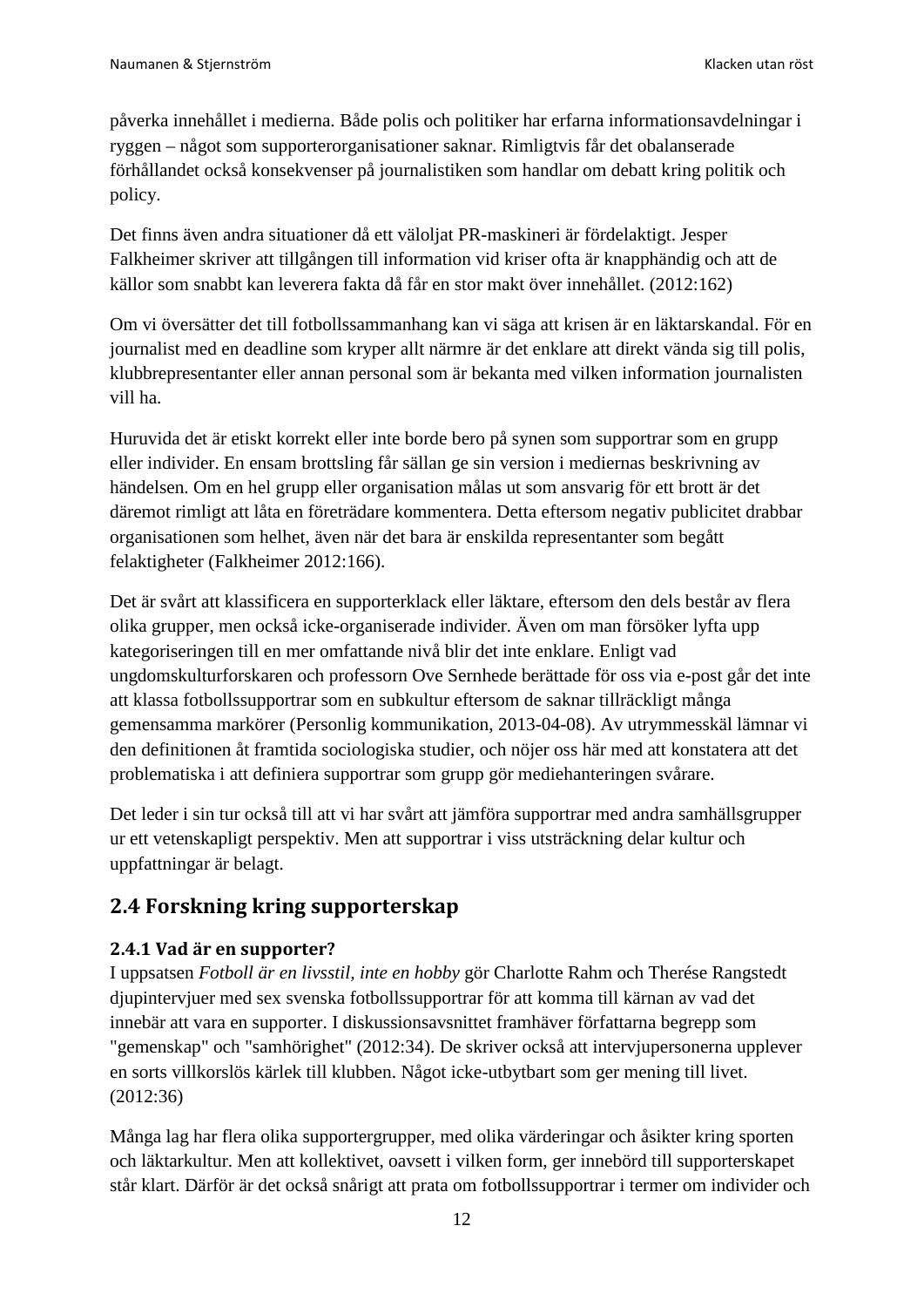kollektiv. Särskilt när supportrarna blir aktiva aktörer i händelser på och utanför läktaren. Rahm och Rangstedt ser ett visst mönster i supportrarnas syn på saken:

*"Några säger att det inte är individen som ensam gör skillnad, det är kollektivet på läktaren som gör skillnad."* (2012:35)

Frågan är om det samma gäller för negativa sammanhang. Om två personer kastar in ölflaskor och päron på planen – är det då kollektivet som ska ta ansvar?

Den frågan ska vi inte ge oss in på att försöka besvara. Men genom vår undersökning kan vi se hur medierna ser på kollektivet kontra individen i olika supporterrelaterade händelser – positiva som negativa.

#### <span id="page-12-0"></span>**2.4.2 Supporterproblem och mediernas beskrivning**

Under 2011 inträffade en rad uppmärksammade incidenter i samband med fotbollsallsvenskan. I Södertälje avbröts en match efter att personer med anknytning till AIK kastat knallskott från läktaren. I Malmö sprang en MFF-supporter in på planen och knuffade omkull motståndarlagets målvakt. Utöver det skedde flera andra händelser som också omtalades i medierna.

Samma år beställde regeringen en utredning med syftet att få förslag på hur brottslighet i samband med olika idrottsevenemang kan motverkas. Arbetet påbörjades av Per Unckel, slutfördes av Björn Eriksson och publicerades 2013 som en rapport med namnet *Mera glädje för pengarna*.

I rapporten skriver Björn Eriksson att det bortsett från otillåten pyroteknikanvändning var lugnt på läktarna under säsongen 2012. Däremot förekom det ordningsstörningar utanför arenorna:

*"Det lugnare klimatet på läktarna har inte motsvarats av en tydlig nedgång av det idrottsrelaterade våldet utanför arenorna. Däremot kan detta våld inte sägas ha ökat utan snarare stabiliserats på samma nivå som 2011."* (2013:82)

Eriksson kommenterar även mediernas bevakning av supporterrelaterade händelser:

*"Medias sätt att redovisa säsongen har inte bjudit på några större överraskningar. TV har på ett föredömligt sätt undvikit att frossa i bilder från pyroteknikanvändningen. Kvällspressen har å andra sidan ägnat stort utrymme åt huliganismen. Dagspressen i övrigt har på ett övergripande plan intagit en mer balanserad hållning."* (2013:83)

Som citatet ovan antyder är Eriksson kritisk mot den generella mediebevakningen. Även om han inte går på djupet om varför det är ett problem, menar han att idrottsrörelsen måste agera. Inblandade aktörer måste bli bättre på delta i den mediala debatten, som enligt honom är snedvriden och formalistisk:

*"Den dramatiserade liturgin måste enligt min mening mötas med en klar mediestrategi som ger frågan rimliga proportioner."* (2013:86)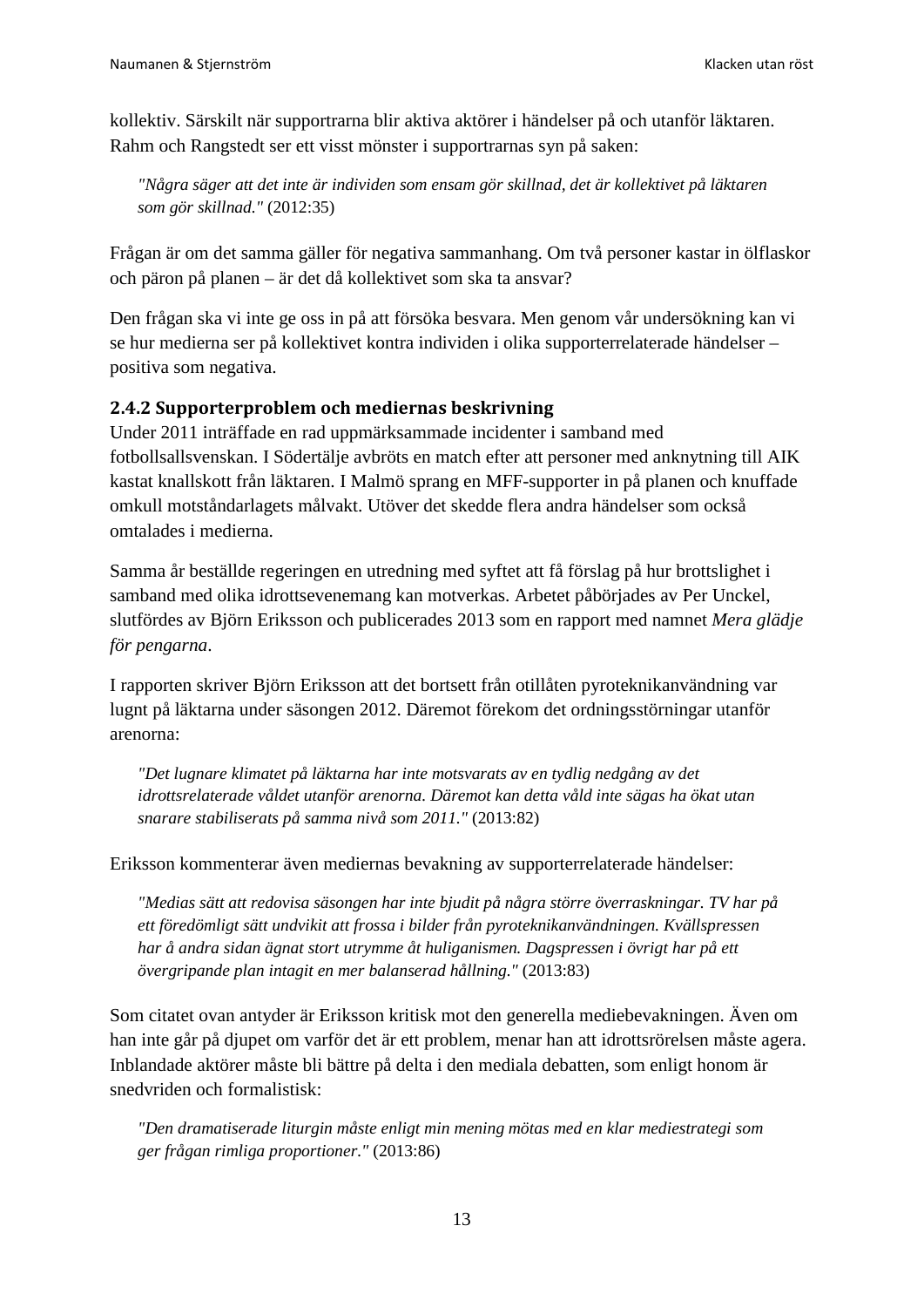Några hänvisningar till undersökningar eller liknande referenser som skulle stödja hans åsikt om en oproportionerlig mediebild finns inte. Men det är rimligt att anta att en liknande känsla finns hos många – att mediernas beskrivning av supportrar är övervägande negativ.

Eriksson motiverar dock sina slutsatser med hänvisning till bland annat Aage Radmanns uppsats *Att äga en huliganberättelse*. Där framkommer det att den svenska kvällspressen stigmatiserar, förenklar och hjälper till att skapa panikstämning i samband med rapporteringen kring supporterproblem (Radmann 2012:100). En vi-mot-dem-dramaturgi anammas där supportrar alieneras från läsaren, samtidigt som historiska fall av supportervåld ofta radas upp för att skapa en bild av det blir allt vanligare. Studier visar dock på att fotbollvåldet mellan 1992 och 2006 legat på en konstant nivå i Sverige, vilket gör rapporteringen problematisk (Radmann 2012:108, Priks 2010:450f).

I kapitel 2.1 tog vi upp faktorer för nyhetsvärdering i samband med bevakningen av våld och ordningsstörningar i anknytning till fotbollsmatcher. Enligt viss tidigare forskning finns det dessutom exempel på när tidningarnas retorik blåser upp sensationen. I uppsatsen *Knallskott. Böter. Förlust 3-0*. analyseras Aftonbladets respektive Dagens Nyheters rapportering från en läktarincident 2011. Författarna kommer till slutsatsen att innehållet generellt kan klassificeras som krigsjournalistik. (Ekström & Nordholm 2011:59)

Som beskrivet i stycket om de pressetiska reglerna (2.2) kan det finnas anledning att applicera kravet på "*korrekt och allsidig*" rapportering på den krigsjournalistik som beskriver isolerade och relativt småskaliga vålds- och skadegörelseincidenter på fotbollsarenor.

## <span id="page-13-0"></span>**2.5 Sammanfattning och hypoteser**

Det finns alltså en hel del forskning som antyder att supportrar framställs överdrivet negativt i pressen. Dessutom har undersökningar gjorts som bekräftar att supportrarnas beteende påverkas negativt av sådan rapportering, samtidigt som de känner sig alienerade från omvärlden. Detta stärker tesen om att priming- och framingeffekter påverkar den allmänna opinionen i frågan. Att frågan anses så viktig att en utredning tillsatts av regeringen gör också att sannolikheten för att folk vill ha en åsikt i den ökar. Om vår undersökning visar på att rapporteringen är övervägande negativ och dessutom likriktad inom de största dagstidningarna så är det rimligt att detta påverkar allmänhetens syn på supportrar i stort negativt.

Utifrån generella nyhetsvärderingsprinciper så bör vi förvänta oss att rapporteringen kommer ha en övervikt åt våld och negativa supporternyheter, eftersom det är händelser som bryter mot normen. Med tanke på hur PR-förutsättningarna ser ut så är det också troligt att supportrarna inte alltid får komma till tals lika mycket som motpart (exempelvis förbund, myndigheter) då de inte är lika välorganiserade. En sådan snedvridning skulle dock vara ett problem ur etisk synpunkt för journalisterna, eftersom de pressetiska reglerna förespråkar en allsidig och balanserad rapportering där varje sida i frågan får komma till tals. Om vår undersökning stärker tesen att supportrar sällan får uttala sig i frågor som rör dem så är det ett etiskt problem för journalistkåren.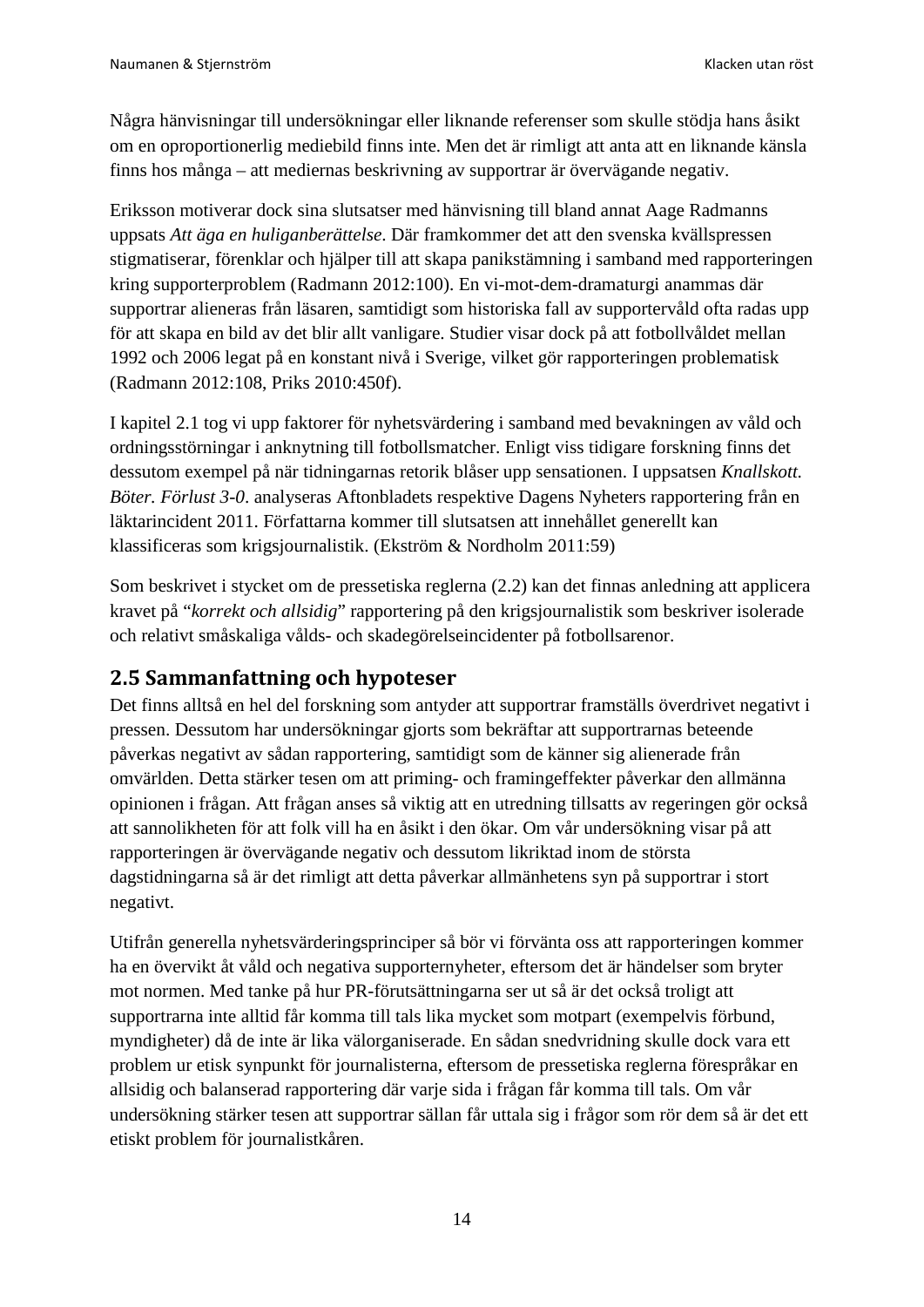# <span id="page-14-0"></span>**3. Metod och materiel**

# <span id="page-14-1"></span>**3.1 Val av metod**

För att besvara frågan om hur supportrar framställs har vi valt att göra en kvantitativ innehållsanalys. Vi anser att det är den bästa metoden för att besvara frågeställningarna.

En kvalitativ innehållsanalys har också diskuterats då den bättre hade kunnat utkristallisera olika typer av mediala frames som supportrar figurerar i. Men samtidigt ville vi göra en studie med brett underlag och anser att en kvalitativ studie hade gett tillgång till för få analysenheter för vi ska kunna dra några generella slutsatser (Nilsson 2010:119). Vi anser att det redan finns en hel del kvalitativa studier på området som djupdyker i vissa specifika skeenden (Ekström & Nordholm 2011, Modin & Nikka 2011), men att det är brist på övergripande, kvantitativa kartläggningar.

Främsta argumentet mot en kvantitativ metod i detta sammanhang, och i de flesta andra, är att den förenklar materialet och begränsar undersökningen till de frågor som är mätbara (Nilsson 2010:124). Men samtidigt passar det perfekt till studiens syfte – vi vill lyfta blicken från de invecklade teorierna och se svart på vitt om det till synes enkla påståendet att supportrar tenderar att framställas negativt i pressen stämmer. Vi testar helt enkelt tesen om att supportrar framställs negativt i medierna. En tes som redan har utkristalliserats i tidigare forskning (Ekström & Nordholm 2011, Modin & Nikka 2011, Eriksson 2013, Radmann 2012), vilket besparar oss tiden och arbetet att själva hitta den.

# <span id="page-14-2"></span>**3.2 Analysenheter och urval**

För att besvara våra forskningsfrågor har vi analyserat redaktionella texter i svensk tryckt storstadspress säsongerna 2011 och 2012 som handlar om supportrar i Sveriges två högsta herrfotbollsserier, Allsvenskan och Superettan.

## <span id="page-14-3"></span>**3.2.1 Redaktionellt material**

I vårt urval har vi inkluderat nyhetsmaterial/feature, åsiktsmaterial och insändare/debattartiklar, då vi anser att det är innehåll som redaktionerna själva kontrollerar. Tanken är att all exponering supportrar får i storstadspressen har möjlighet att påverka läsarna.

#### <span id="page-14-4"></span>**3.2.2 Storstadspress**

Utifrån våra teorier om medieeffekter (2.1) sågs det som lämpligast att undersöka de största tidningarna i landet, eftersom de följaktligen borde ha störst inflytande på opinionen. Därför har vi gjort ett så kallat effektorienterat urval (Nilsson 2010:129). Åtta tidningar ingår i vår undersökning: Aftonbladet, Expressen/GT/Kvällsposten, Dagens Nyheter, Svenska Dagbladet, Göteborgs-Posten, Sydsvenskan, Metro och City. De två sistnämnda tvingas vi dock lämna utanför resultatet i vissa sammanhang på grund av för få analysenheter.

#### <span id="page-14-5"></span>**3.2.3 Två olika säsonger**

De undersökta åren är 2011 och 2012, eftersom vi var av uppfattningen att 2011 var ett år med flera läktarincidenter, medan 2012 var ett lugnt år på den fronten. På så sätt kan vi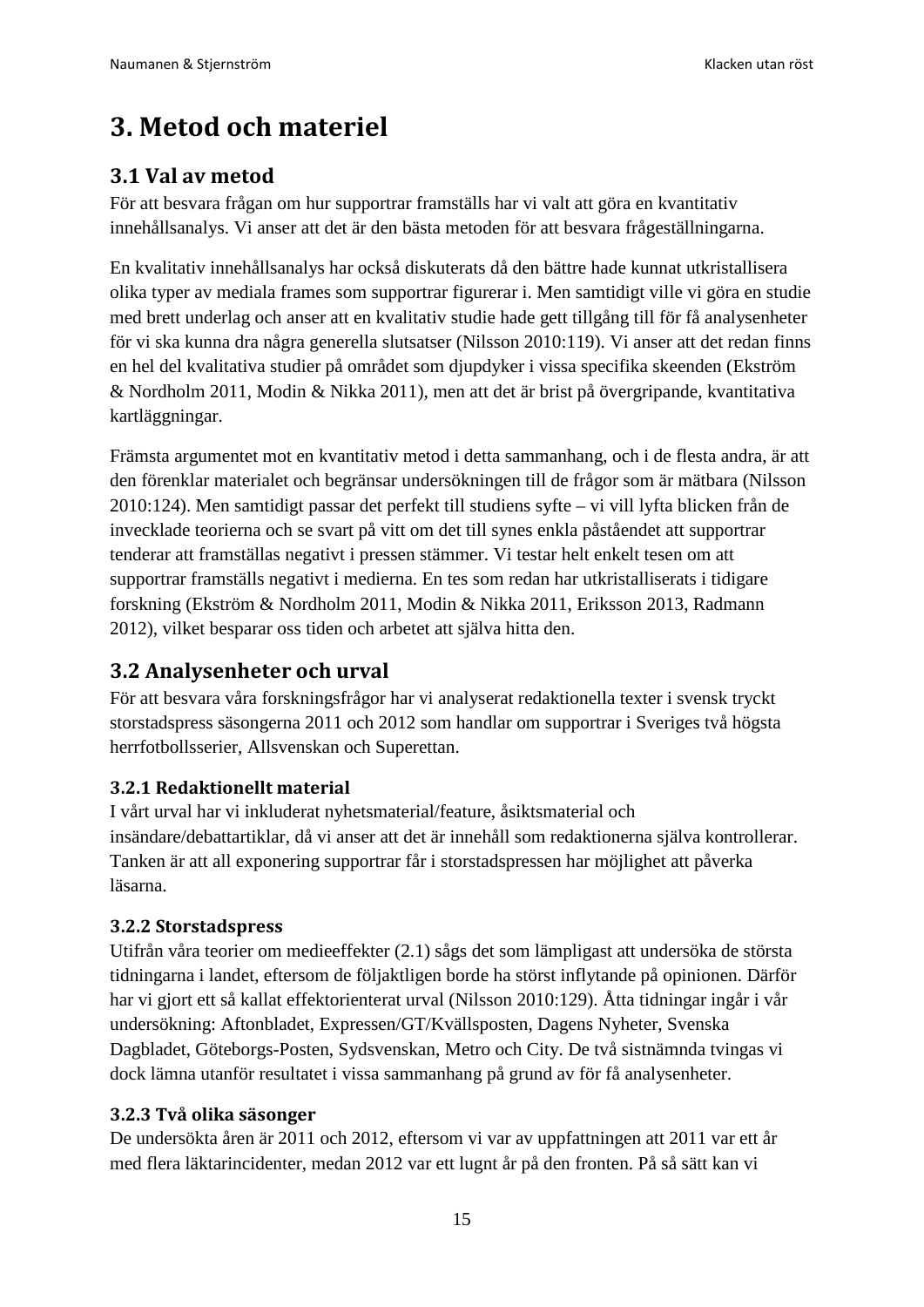jämföra ett kritiskt år med ett "normalt", vilket gör att vi bland annat kan se hur stora incidenter påverkar rapporteringen och hur föränderlig den är.

Enligt Lacy et al är det lämpligt att välja nio konstruerade veckor från varje år i en innehållsanalys som sträcker sig över flera år (2001:836). Vi tror dock inte att innehållet i artiklarna vi vill analysera påverkas av veckodag. Dessutom spelas de flesta fotbollsmatcher lördag, söndag eller måndag – vilket gör det rimligt att anta att få texter av det slag vi söker förekommer under onsdag, torsdag och fredag.

Om vi konstruerar ett fast antal veckor finns det således risk att vi missar många relevanta undersökningsenheter eftersom vi analyserar "tomma" dagar. Antalet artiklar som skrivs om supportrar är så relativt fåtaliga att vi inte behöver begränsa undersökningen på det sättet. Därför gör vi ett totalurval och analyserar samtliga artiklar som berörde supportrar under säsongerna 2011 och 2012.

Alltså endast perioderna april-november under de både åren, med argumentet att det helt enkelt inte händer mycket i svensk klubbfotboll under vintermånaderna. Ett inkluderande av dem i sökningen hade ineffektiviserat arbetet då vi hade fått sovra igenom åtta månaders material som förmodligen inte hade tillfört tillräckligt för att det skulle vara värt arbetet. Vinsten av att hoppa över materialet väger tyngre än risken att missa något (Nilsson 2010:131).

Vi har valt att låta varje enskild artikel väga lika tungt, oavsett storlek. Att vi inte viktar artiklarna beror främst på att Mediearkivet inte alltid tillåter användaren att avgöra relevanta egenskaper som storlek och plats i tidningen.

#### <span id="page-15-0"></span>**3.2.4 Det ska handla om supportrar**

Så till det sista och kanske svåraste kriteriet för vårt urval. Vi har valt att endast analysera de artiklar *där supportrar förekommer som aktör, aktivt eller passivt*. Det innebär mer konkret att vi letat fram varenda artikel under perioden där supportrar på något sätt nämnts, men också valt bort artiklar där de endast förekommer slentrianmässigt i formuleringar av journalister och spelare (exempelvis när en spelare säger att han gjorde mål "*för klubben, familjen och publiken*"). Supportrar ska vara en medveten del av artikeln.

Vi valde även att begränsa oss till de artiklar som berörde supportrar inom svensk klubblagsfotboll. Alla artiklar om utländska ligor eller landslag har därför valts bort.

#### <span id="page-15-1"></span>**3.2.5 Söksträng och mediearkivets begränsningar**

För att slippa sovra igenom åtta hela tidningar om dagen under en 16-månadersperiod (vilket givetvis hade varit det ultimata, om arbetet inte hade haft tidsmässiga begränsningar) valde vi att använda oss av det svenska digitala mediearkivet (Retriever) för att hitta artiklar som var relevanta för oss. Vi använde oss av följande söksträng:

#### *(support\* or fans\* or anhängar\* or huligan\*) AND (allsvensk\* or superettan)*

Digitala sökningar har sina begränsningar, och det finns säkerligen artiklar vi missat i och med vårt val av sökord. Exempelvis valde vi att inte lägga in *publik\** i söksträngen, eftersom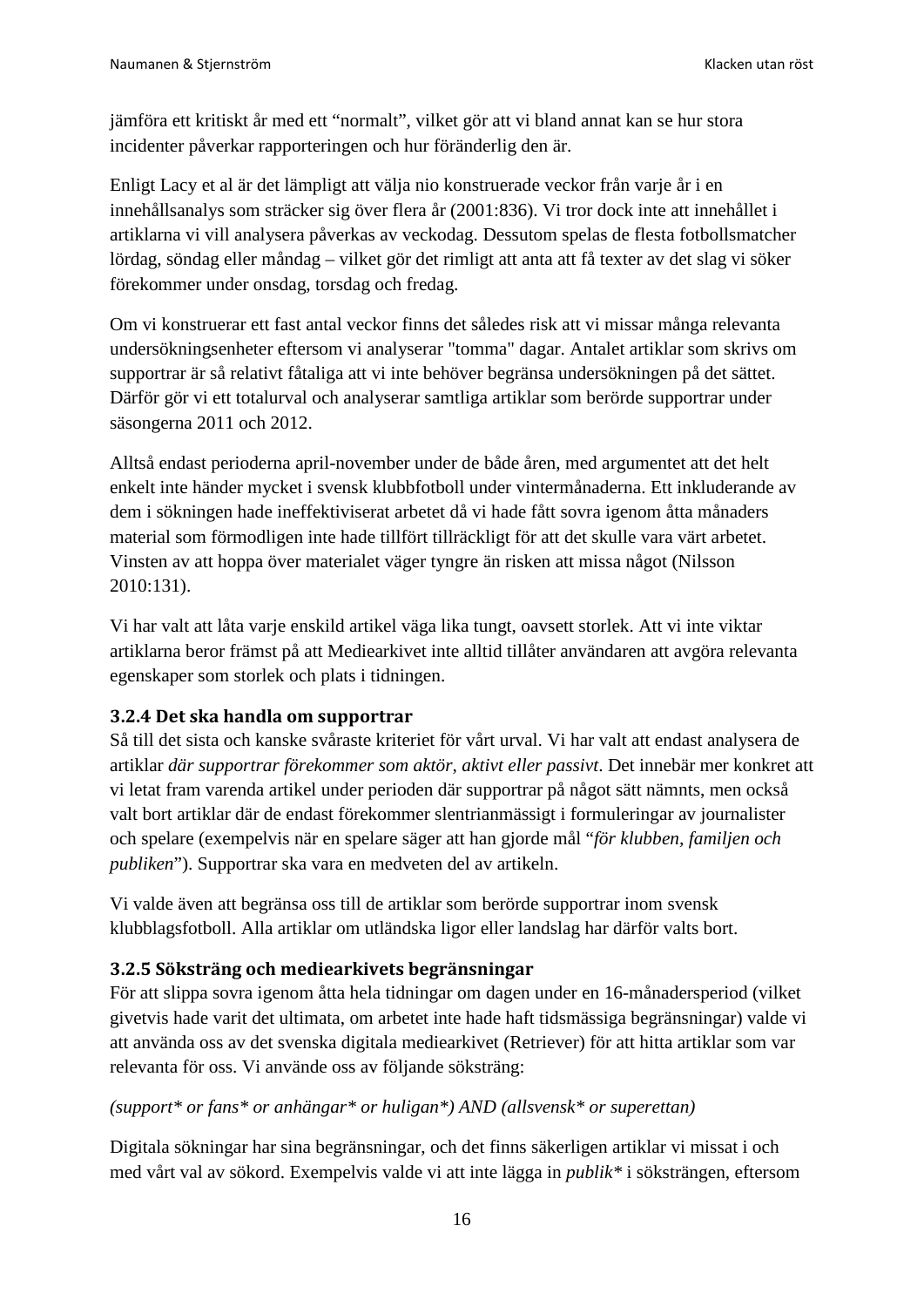att det hade träffat varenda matchartikel med tillhörande faktaruta (publiksiffran redovisas i princip alltid). Ännu en begränsning som kanske skadar urvalet lite, men det vägs upp av att vi annars inte hade hunnit koda två hela säsonger och ha ett såpass stort material.

Mediearkivet har även kritiserats för att inte alltid vara helt pålitligt (Nilsson 2010:132). Exempelvis kan frilansmaterial och annat vars upphovsrätt inte ligger hos redaktionen falla bort när tidningarna arkiveras. Men enligt figur 3.1 nedan kan vi se att vi har fått in alla sorters material från samtliga tidningar (bortsett från Metro där inget åsiktsmaterial kodades, vilket rimligtvis förklaras av att de har väldigt få krönikor i sin sportrapportering och att de få som finns oftast skrivs av frilansare). En total fördelning på 66,3 procent nyhetsmaterial låter rimligt och visar på att vi fått en bredd i typ av material.

|                       |                  | Aftonbladet | Expr/GT/KvP | DN     | SvD       | GР     | Sydsvenskan | Metro   | City      | Totalt |
|-----------------------|------------------|-------------|-------------|--------|-----------|--------|-------------|---------|-----------|--------|
| Nyhetsmaterial        | Count            | 77          | 169         | 64     | 39        | 49     | 55          | 25      | 5         | 483    |
|                       | % within Tidning | 59.7%       | 63.1%       | 74.4%  | 76.5%     | 66.2%  | 70.5%       | 100.0%  | 29.4%     | 66,3%  |
| <b>Asiktsmaterial</b> | Count            | 48          | 97          | 17     | 11        | 23     |             |         | 12        | 225    |
|                       | % within Tidning | 37.2%       | 36.2%       | 19.8%  | 21.6%     | 31.1%  | 21.8%       | $0.0\%$ | 70.6%     | 30,9%  |
| Debatt/insändare      | Count            |             |             | 5      |           |        |             |         |           | 20     |
|                       | % within Tidning | 3.1%        | .7%         | 5.8%   | 2.0%      | 2.7%   | 7.7%        | $0.0\%$ | $0.0\%$   | 2,7%   |
| Totalt                | Count            | 129         | 268         | 86     | 51        | 74     | 78          | 25      | 17        | 728    |
|                       | % within Tidning | 100.0%      | 100.0%      | 100.0% | $100.0\%$ | 100.0% | 100.0%      | 100,0%  | $100.0\%$ | 100.0% |

*Fig 3.1 Tabell över typ av material i olika tidningar.*

Som synes i tabellen är det från Expressen/GT/Kvällsposten vi har överlägset flest analysenheter (mer än dubbelt så många som Aftonbladet som har näst flest). Anledningen till detta bör rimligtvis vara att trots att tidningarna delar på mycket material så produceras det mycket lokala artiklar när det gäller fotboll till vardera del av tidningen. Det gör alltså att kategorin egentligen innehåller tre tidningar, som här klumpats ihop på grund av att de lyder under samma ansvariga utgivare. Påpekas bör här att vi *inte* kodat en artikel som dyker upp i samma form i de tre olika utgivningarna tre gånger, utan det har då räknats som en analysenhet.

#### <span id="page-16-0"></span>**3.3 Viktiga variabler**

Fullständig kodbok med definitioner finns som bilaga. Här presenterar vi studiens mest centrala variabler.

#### **Sammanhang (V8)**

Vi har kodat artiklarna för att kunna se i vilka sammanhang supportrar figurerar i medierna.

#### **Framställning (V9)**

Den mest centrala variabeln – här kodar vi artikelns värdering. En artikel kan vara positiv, negativ eller balanserad gentemot supportrar. För mer information kring problemet med objektivitet se avsnitt 3.4.1.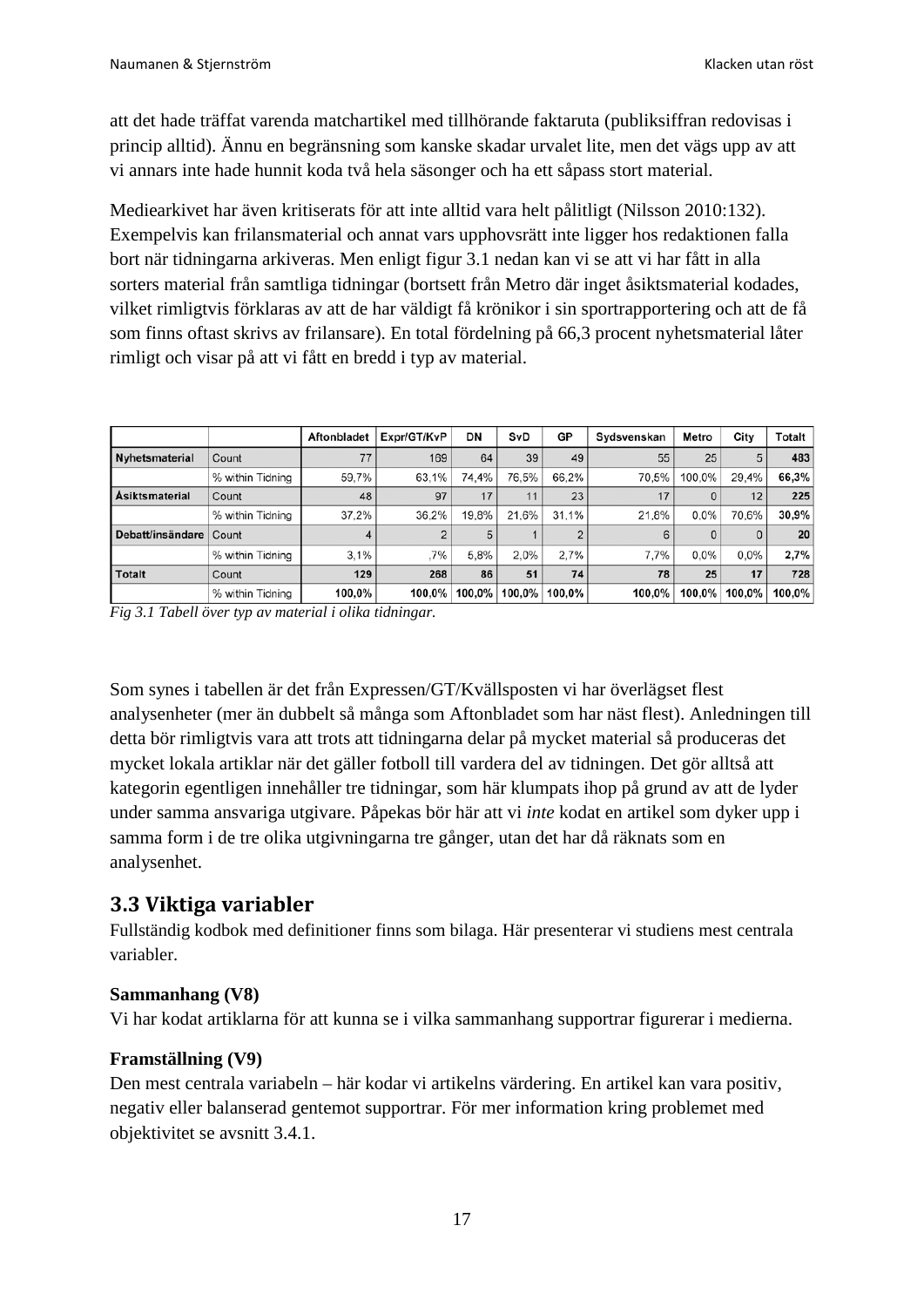I resultatet har den här variabeln räknats ut till ett index, inspirerat av det AB-index som används i Kent Asps medievalsundersökningar (Asp 2011). Vi använder en förenklad version som räknas ut genom att man tar antalet positiva artiklar och subtraherar med antalet negativa artiklar. Differensen delar man med det totala antalet artiklar och multiplicerar sedan med 100. Alltså: (positiv-negativ)/totalt\*100. Maxvärdet blir 100, då är samtliga artiklar positivt vinklade. Minimivärdet är -100, med samtliga artiklar negativt vinklade. Ju närmare indexet är 0 desto mer balanserad rapportering.

#### **Agerande aktör (V10)**

Ett viktigt journalistideal är att låta alla sidor komma till tals (2.3), vilket vi här ser om supportrar får göra. Viktigt att påpeka är att om en supporter eller supporterrepresentant fått komma till tals i artikeln, så har vi kodat dem som agerande aktörer, oavsett hur mycket eller lite utrymme de får.

#### **Pluralism (V12)**

Forskningen säger att supportrar tenderar att klumpas ihop i medierna. Vi kodar utefter om supportrar skildras som kollektiv eller individer. Här uppstod det vissa problem, se avsnitt om interkodarreliabilitet (3.4.2) och resultat (4.2.1).

## <span id="page-17-0"></span>**3.4 Validitet och reliabilitet**

#### <span id="page-17-1"></span>**3.4.1 Objektivitet**

Merparten av de variabler vi undersöker är icke-tolkningsbara. Tidning, typ av material och förekomst av supporterröster, för att nämna några, lämnar inget utrymme för personliga utläsningar. Variabeln "Framställning" är dock beroende av en subjektiv tolkning av artikeln.

Samtidigt som den adderar en viktig dimension i undersökningen utgör den också ett hot mot både validitet och reliabilitet eftersom vi utifrån vår uppfattning om artikeln måste bedöma den efter ett abstrakt ramverk kring vad som är positivt eller negativt. I artikeln *Reliability, Validity and Generalizability* skriver Birgitta Höijer om utmaningen att ta sig an en tolkande forskarroll. Texten gäller i första hand intervjusituationer men bör likväl kunna appliceras på en värderande innehållsanalys.

Hennes tes är att förväntningar och hypotes alltid påverkar tolkningen. Vissa enskilda delar av en text ges undermedvetet en större tyngd än andra trots att det är helheten som ska bedömas. Trots det menar hon att subjektiva tolkningar har en funktion att fylla, så länge resultaten diskuteras och att subjektiviteten inte undanhålls. (1990:16)

I vårt fall har vi försökt att komma så långt bort från subjektiva tolkningar som möjligt genom att i förväg tydligt definiera vad som krävs för att en artikel ska kodas som positiv, negativ eller balanserad. För att artikeln ska anses framställa supportrar positivt ska supportrar på något sätt berömmas eller tydligt lyftas fram i god dager. En negativ artikel är en artikel där supportrarna framställs som ett problem. Balanserade artiklar är de som innehåller ungefär lika mycket av både delarna, eller ingen värdering alls. Vi har under kodandet gått under parollen att hellre fria än fälla – vi har alltså i de fall det varit tveksamt huruvida en artikel är värderad åt något håll kodat den som balanserad/neutral. Vi provkodade även tio artiklar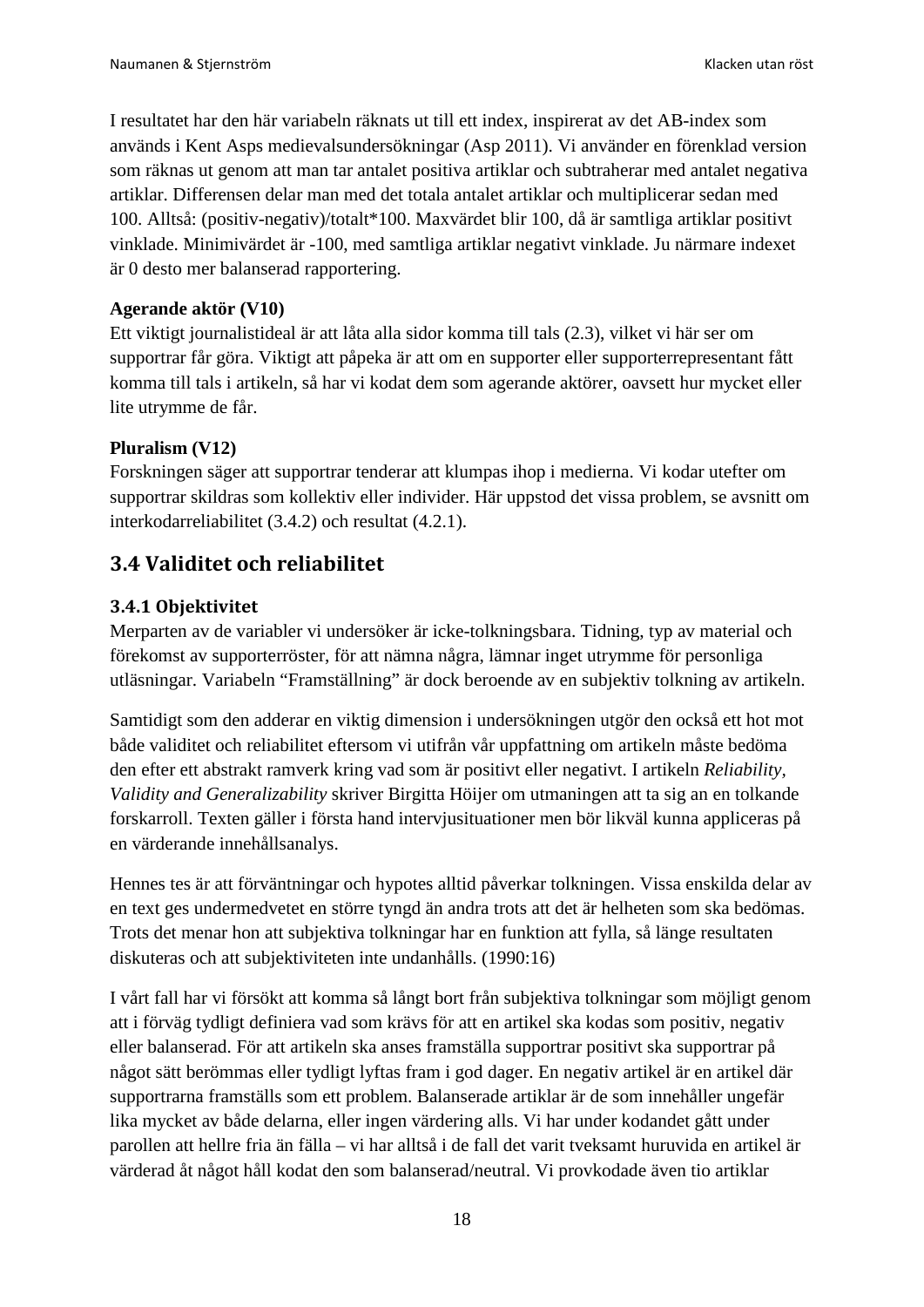tillsammans innan vi satte igång på riktigt. Provkodningen rätade ut vissa små frågetecken men visade överlag på hög interkodarreliabilitet med en felmarginal under 10 %.

Att vi som forskare gick in i den här undersökningen med en ganska klar hypotes bör också tilläggas. Vi valde att göra studien eftersom vi trodde att framställningen av supportar var negativ, vilket stärktes av det teorimaterial vi läste in oss på. Det innebär givetvis en överhängande risk för att ett förväntat resultat skulle påverka kodandet. Det som talar emot detta, förutom de väldefinierade villkor vi beskrivit här ovan, är att vår studie inte varit avhängig ett givet resultat. Om det visar sig att supportrar framställs övervägande positivt hade det också varit ett intressant resultat, och på så sätt har vi själva inte haft några preferenser kring resultat. Att vi utifrån hypotesen kunnat formulera en falsifierbar frågeställning har också hjälpt till att öka studiens konkretion och kvalitet.

Givetvis kan inte goda definitioner och provkodning helt eliminera risken för subjektiv kodning, det finns alltid fog för att ifrågasätta metoden då den mänskliga faktorn inte går att sätta ur spel (Nilsson 2010:139). Men något som talar för att vi ändå förhållit oss till det tolkande uppdraget på ett relativt objektivt sätt är att resultatet oss emellan inte uppvisar större skillnader gällande variabeln "Framställning". Analysen i efterhand visar på en näst intill skrämmande samstämmighet i kodningen, se tabell nedan.

| Framställan                |                 | Fredrik | Christian | <b>Totalt</b> |
|----------------------------|-----------------|---------|-----------|---------------|
| <b>Positiv</b>             | Count           | 67      | 62        | 129           |
|                            | % within Kodare | 18.0%   | 17.4%     | 17.7%         |
| <b>Negativ</b>             | Count           | 164     | 164       | 328           |
|                            | % within Kodare | 44.1%   | 46,1%     | 45.1%         |
| Ej definierbart/balanserad | Count           | 141     | 130       | 271           |
|                            | % within Kodare | 37,9%   | 36.5%     | 37.2%         |
| <b>Totalt</b>              | Count           | 372     | 356       | 728           |
|                            | % within Kodare | 100.0%  | 100,0%    | 100.0%        |

*Fig 3.2 Framställning utifrån kodare (tabell).*

Det tyder alltså på att vi har hållit oss fast vid de villkor som vi diskuterade på förhand. Det behöver självklart inte betyda att våra fastställda villkor för vad som är negativt eller positivt är en objektiv sanning. Vi anser dock att vi med vår journalistiska bakgrund och forskarens krav på objektivitet gjort en balanserad bedömning.

#### <span id="page-18-0"></span>**3.4.2 Interkodarreliabilitet**

Förutom att (som ovan beskrivet) vara noga med definitionerna så har vi tagit till fler åtgärder för att minimera risken för låg reliabilitet mellan olika kodare. Vi har alltså genomfört tester både i början (provkodning) och i efterhand för att se till att kodningen inte skiljer sig åt. Dessutom delade vi upp analysenheterna på så sätt att vi tog varannan månad, vilket utesluter att skillnaden mellan de två undersökta åren skulle ligga i skillnader hos kodare. Åtgärder som rekommenderas i forskningen för att säkra reliabiliteten (Nilsson 2010:147).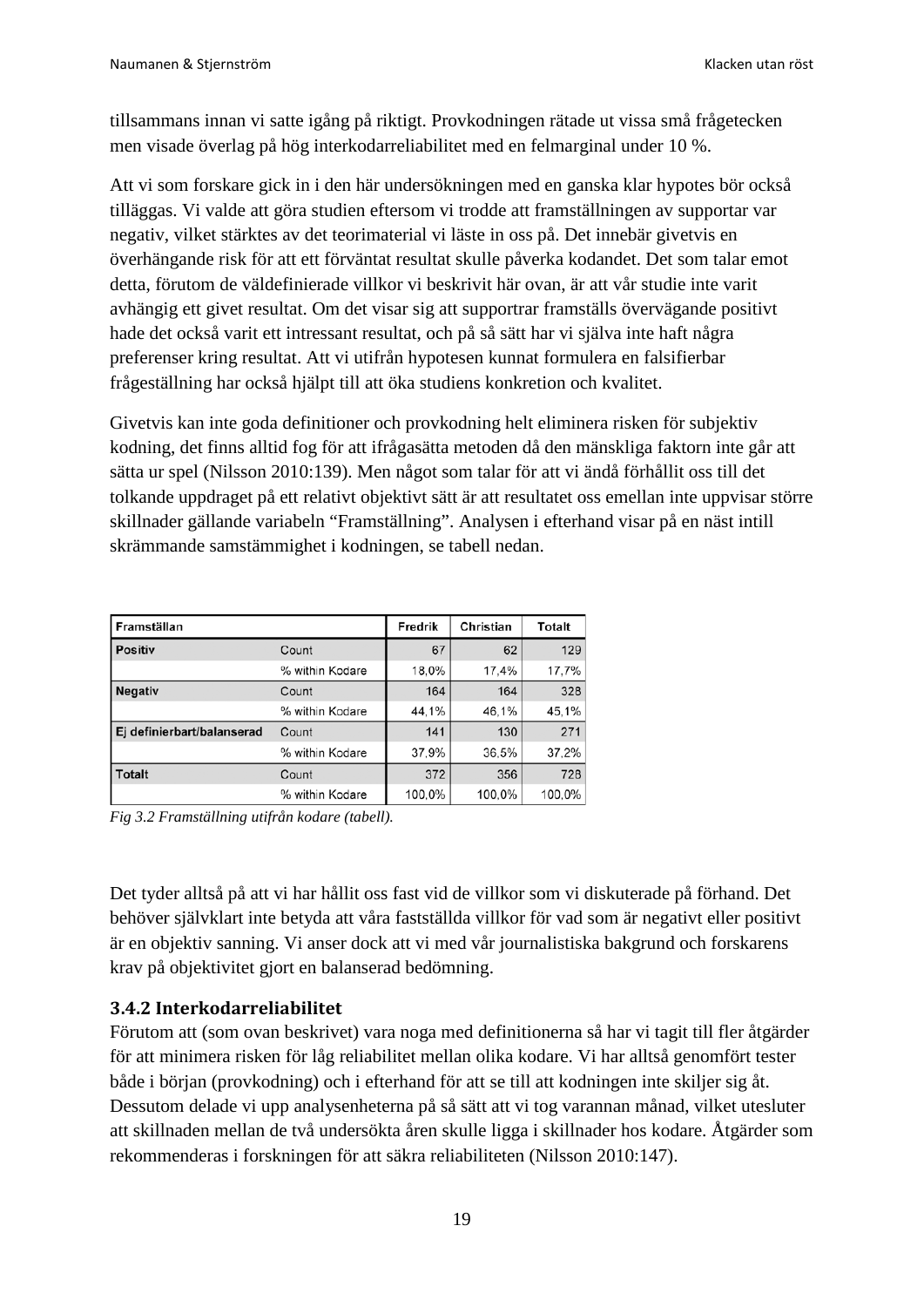När vi analyserade det kodade materialet i efterhand visade det sig att interkodarreliabiliteten var hög. Endast en variabel var skevt kodad, den om huruvida supportrar framställs som individer eller kollektiv (V12). Det visade sig att vi hade olika uppfattning kring definitionen om vad som är en individ-framställning och inte. Kodare 1 var lite mer generös när det gällde vad som var en individ-framställning medan kodare 2 var mer kategorisk på den punkten. På grund av de tydliga skillnaderna i resultat mellan kodarna är vi i analysen försiktiga med att dra några slutsatser av just den variabeln.

| Pluralistisk framställan |                 | Fredrik | Christian | Totalt |
|--------------------------|-----------------|---------|-----------|--------|
| Kollektiv                | Count           | 176     | 268       | 444    |
|                          | % within Kodare | 47,3%   | 75,3%     | 61.0%  |
| Individer<br>Count       |                 | 147     | 58        | 205    |
|                          | % within Kodare | 39.5%   | 16,3%     | 28,2%  |
| Blandat/ej definierbart  | Count           | 49      | 30        | 79     |
|                          | % within Kodare | 13,2%   | 8,4%      | 10,9%  |
| <b>Totalt</b><br>Count   |                 | 372     | 356       | 728    |
|                          | % within Kodare | 100,0%  | 100,0%    | 100,0% |

*Fig 3.3 Pluralistisk framställning utifrån kodare (tabell).*

#### <span id="page-19-0"></span>**3.4.3 Validitet**

För att en studies validitet ska klassas som hög så måste först och främst reliabiliteten vara detsamma. Det anser vi att den är utifrån våra diskussioner kring objektivitet och interkodarreliabilitet ovan.

Som tidigare nämnt (3.2.5) är vi medvetna om att begränsningarna i vårt urval gällande söktermer inneburit att vi troligtvis inte kunnat mäta alla artiklar som vi egentligen hade velat att undersökningen skulle omfatta. Vi anser dock att det inte föreligger särskilda anledningar att tro att resultatet skulle skilja sig nämnvärt om vi inkluderade de missade artiklarna.

I övrigt anser vi att vi konstruerat och genomfört studien med pregnans och tacklat de svårigheter som kan tänkas uppkomma med motiverade lösningar. Det är svårt att empiriskt bevisa att validiteten i övrigt är hög, men utifrån valet av metod för syftet och våra diskussioner kring detta, anser vi att den håller en hög nivå. (Höijer 1990:17)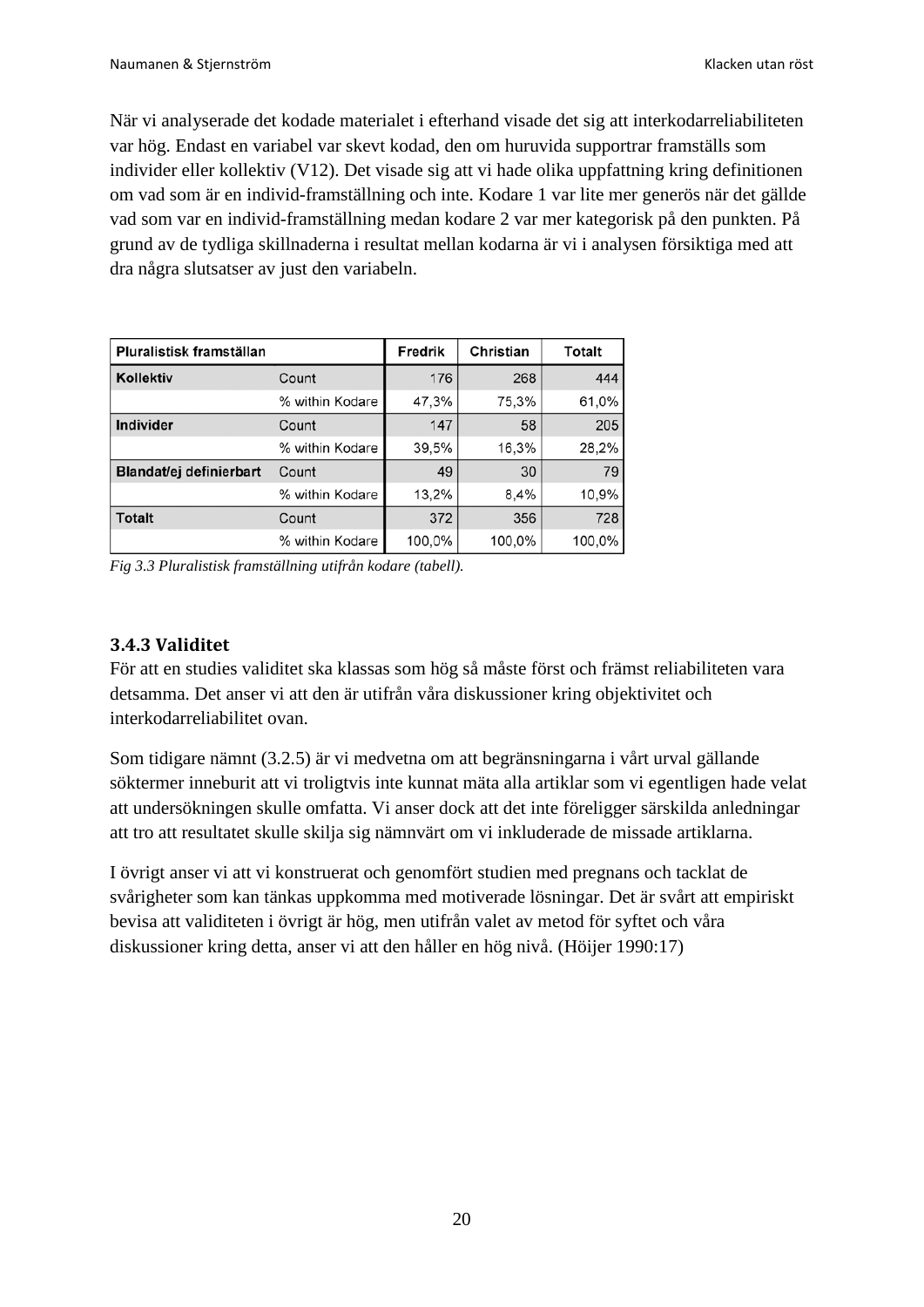# <span id="page-20-0"></span>**4. Resultat**

Nedan följer ett urval av de resultat som vi fick ut av den kvantitativa innehållsanalysen av supporterrelaterat material i svensk storstadspress under fotbollssäsongerna 2011 och 2012. Totalt kodades 728 analysenheter framgångsrikt.

## <span id="page-20-1"></span>**4.1 Framställning av supportrar**

#### <span id="page-20-2"></span>**4.1.1 Den problematiske supportern**



*Fig 4.1 Framställning av fotbollssupportrar i svensk press. n=445 (2011), n=283 (2012), n=728 (totalt)*

Studiens huvudsakliga hypotes, att supportrar tenderar att framställas negativt i svensk press, får stöd av vår undersökning. Figuren ovan (4.1) representerar hela vårt

undersökningsmaterial, och visar att mer än hälften av artiklarna i storstadspressen 2011 som berörde supportrar framställde supportrarna som ett problem. En klar förändring går dock att se till året efter, då rapporteringen i princip var helt balanserad. I figur 4.2 nedan ser vi att det totala indexet ändå blir övervägande negativt då det skrevs 36 procent färre artiklar om supportrar 2012 än 2011.

| År     | Positiv | <b>Negativ</b> | Ej definierbart/<br>balanserad | <b>Totalt</b> | Index      |
|--------|---------|----------------|--------------------------------|---------------|------------|
| 2011   | 52      | 243            | 150                            | 445           | $-42,9213$ |
| 2012   | 77      | 85             | 121                            | 283           | $-2,82686$ |
| Totalt | 129     | 328            | 271                            | 728           | $-27,3352$ |

*Fig 4.2 Framställning av fotbollssupportrar i svensk press (tabell). Talen anger antal artiklar. Sista kolumnen visar ett index där -100 innebär endast negativ framställning, +100 endast positiv framställning. För fullkomlig förklaring se metodbeskrivning (3.3).*

I figur 4.3 nedan kan vi tydligt se hur rapporteringen skiljer sig säsongerna emellan, men håller sig på ungefär en och samma nivå inom varje säsong. Undantaget är juni 2012, som förklaras av att Allsvenskan hade uppehåll för EM och väldigt få artiklar skrevs om svenska supportrar (fyra stycken, varav alla negativa).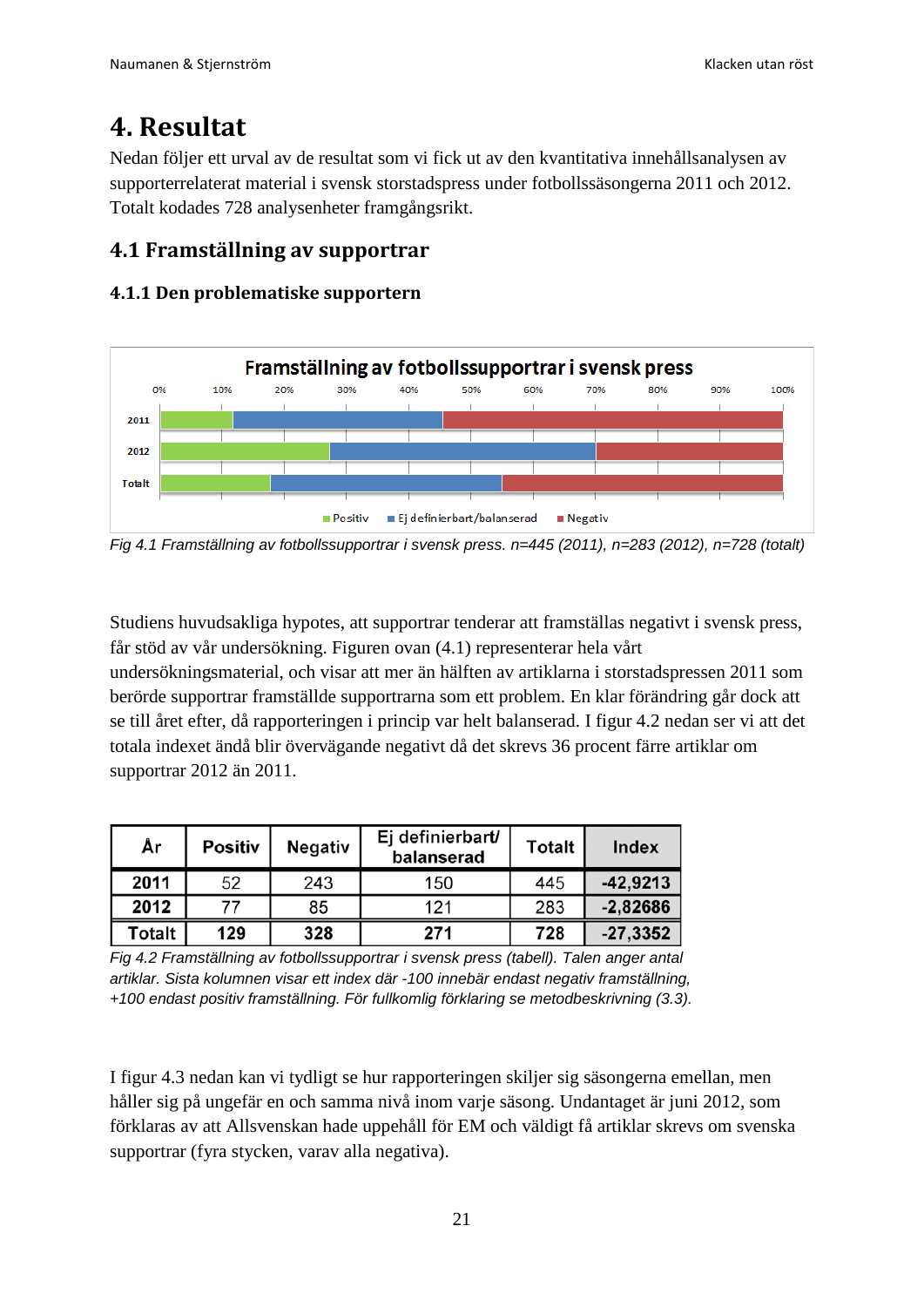

*Fig 4.3 Framställning av supportrar (månadsvis). Den lodräta axeln representerar ett index där -100 innebär endast negativ framställning, och +100 endast positiv framställning. För fullständig förklaring se metodbeskrivning (kap 3). n=728.*

Anledningen till att framställningen av supportrar var såpass mycket negativare 2011 än 2012 beror med stor sannolikhet på att 2011 var ett år med flera stora publikincidenter som uppmärksammades stort. I september samma år blossade debatten kring mediernas rapportering upp efter att supportersammanslutningen "Positiv Läktarkultur" publicerade sitt protestmanifest där de bland annat kritiserade pressen för en snedvriden bevakning. Frågan fick stort utrymme i bland annat Aftonbladet (Laul 2011) och det är intressant att konstatera den markanta skillnaden i framställning som syns redan till nästa säsong.

#### <span id="page-21-0"></span>**4.1.2 Våldsamma sammanhang dominerar**

Att supportrar framställs övervägande negativt i den svenska pressen hänger ihop med att de oftast får figurera i mindre smickrande sammanhang. Som figurerna nedan visar (4.4–4.6) så är det oftast våld, hot och skadegörelse det handlar om när man skriver om supportrar i den svenska pressen. Till och med oftare än att de får agera i egenskap av att stödja sitt lag, vilket kan förstås som supporterns essentiella syssla.

Även i det här fallet skiljer sig bevakningen mellan 2011 och 2012, där det tidigare året innehåller betydligt mer artiklar som berör våld/skadegörelse/hot. Återigen är förklaringen troligtvis de supporterincidenter som skedde under säsongen, och frånvaron av liknande under 2012.

Men om man tar med i beräkningen att majoriteten av de artiklar som kodats som "politik/policy" indirekt berör våldsproblem så blir den negativa rapporteringen ännu mer övervägande.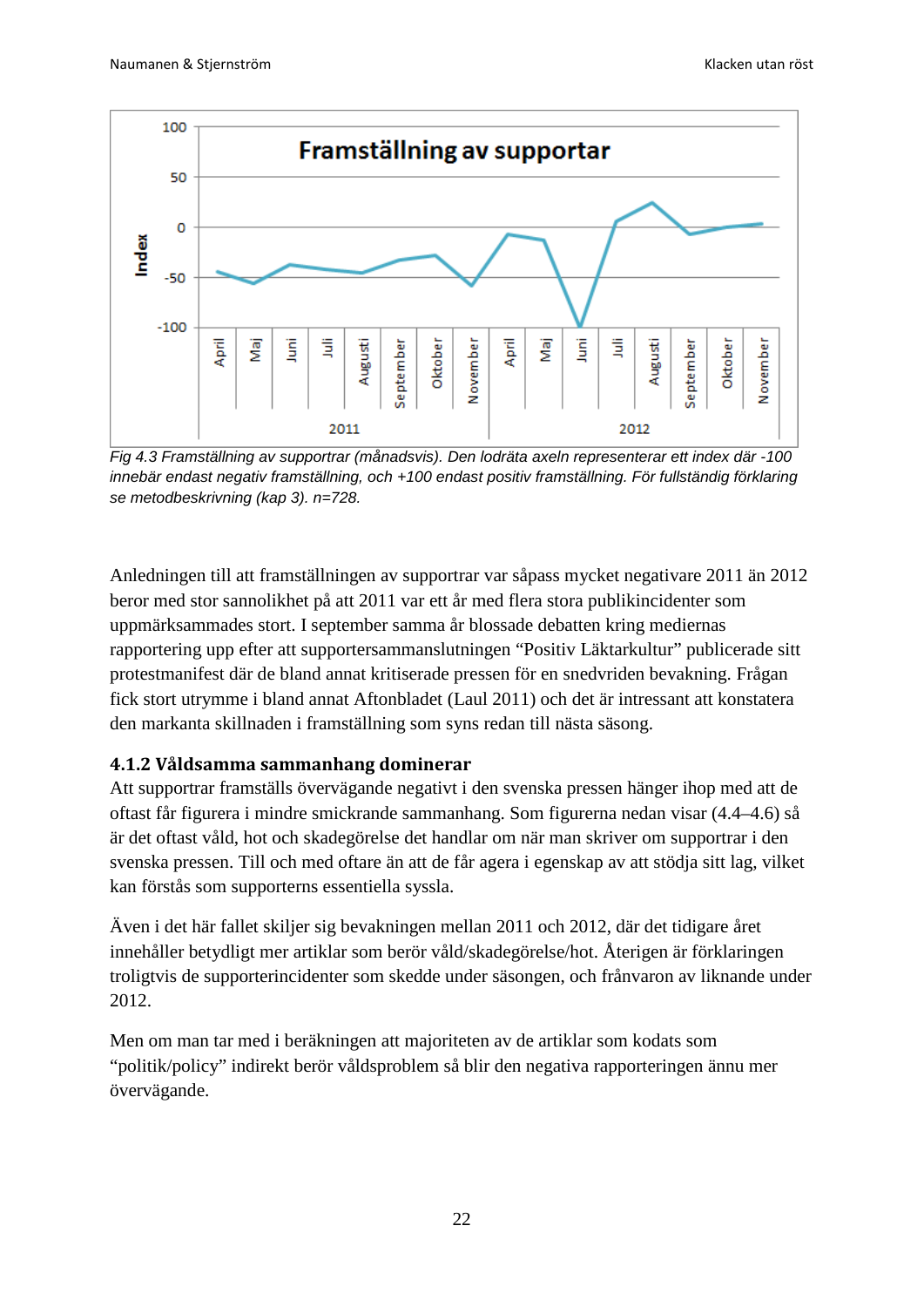

*Fig 4.4 Sammanhang - totalt. n=728*



*Fig 4.5 Sammanhang 2011. n=445 Fig 4.6 Sammanhang 2012. n=283*

#### <span id="page-22-0"></span>**4.1.3 Analys**

Precis som hypotesen föreslog framställs alltså supportrar övervägande negativt och i negativa sammanhang i svensk press. En förklaring till varför går att hitta i den vedertagna nyhetsvärderingen (2.2) där negativa nyheter premieras framför positiva. Dessutom är det oftast det oväntade och avvikande som når nyhetssidorna. Våld och hot är avvikande från den ursprungliga idén om supportrar, och därför värderas troligtvis sådana händelser högre än det som supportrar alltid gör, det vill säga stödjer laget.

Sammanhangen där supportrar får framträda påverkar också hur de framställs. Figur 4.7 nedan visar att det är främst i samband med våldshändelser supportrar framställs som ett problem. Även inom politik/policy-sammanhang får supportrar mycket negativ publicitet. Vi kan konstatera att anledningen till att den totala bilden av supportrar i svensk press blir övervägande negativ beror på att de oftast får publicitet i våldsrelaterade sammanhang.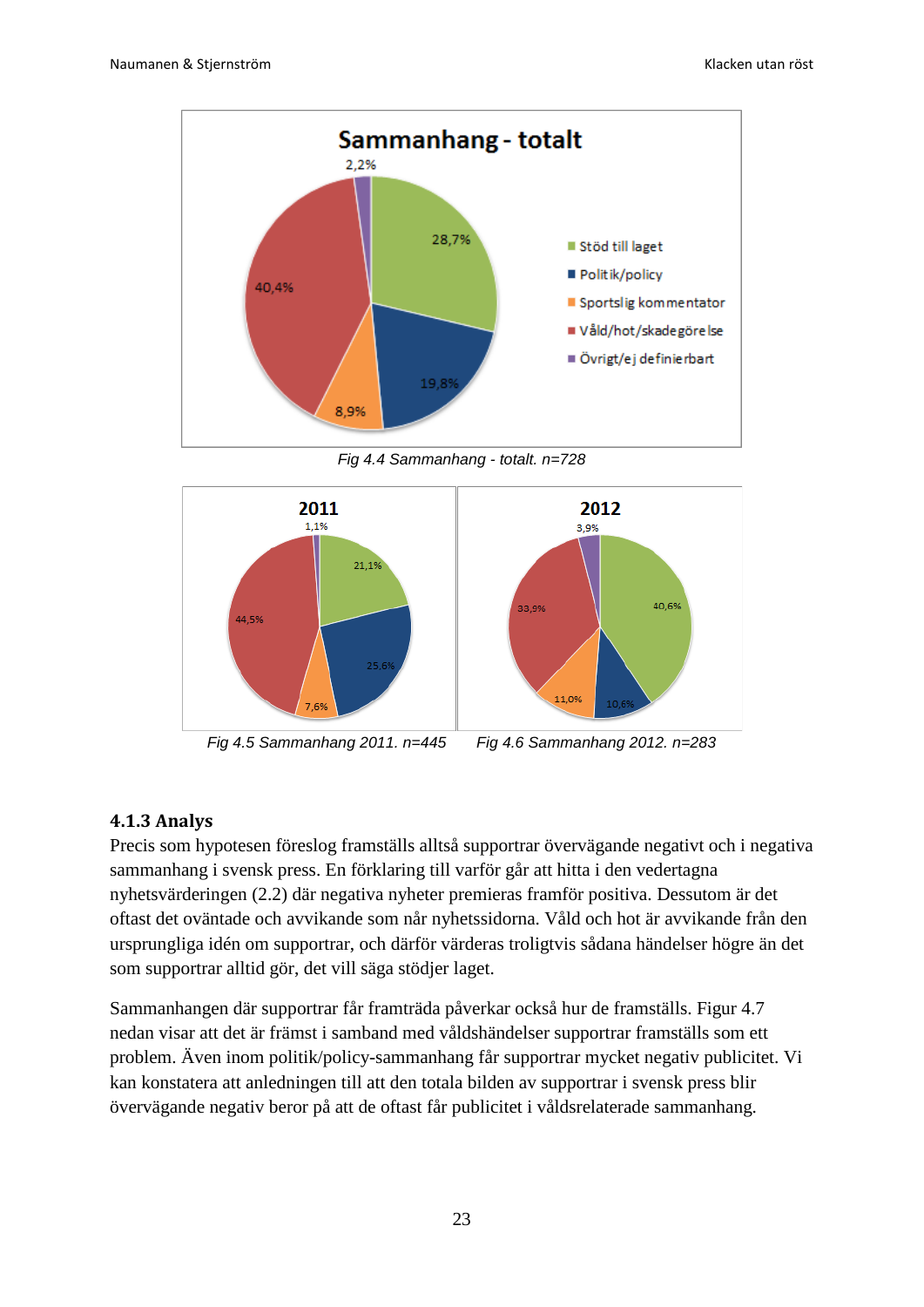

*Fig 4.7 Framställning utifrån sammanhang. Diagrammet visar hur supportrar framställs beroende på vilket sammanhang de agerar i.*

#### <span id="page-23-0"></span>**4.1.4 Skillnad mellan tidningar**

Som vi ser i figur 4.8 nedan så är det främst två tidningar som sticker ut med en markant negativare framställning av supportrar – Svenska Dagbladet (index -58,8) och Göteborgs-Posten (-48,6). Mest balanserad bland tungviktarna är Dagens Nyheter (-18,6), men som synes ligger samtliga tidningar på ett klart minusvärde i indexet och framställer alltså supportrar övervägande negativt. Totalt ligger index på -27,3, och den likriktade framställningen stärker tesen om att medierna kan påverka publikens syn på supportrar (se kap 2.1).

Intressant att konstatera är att kvällspressen *inte* har mindre balanserad rapportering än morgontidningarna, vilket tillbakavisar att värderingen skulle baseras på en tabloidiseringsmekanik där våld säljer.



*Fig 4.8 Framställning utifrån tidning. (n) anger antal artiklar. Diagrammet avser säsongerna 2011 och 2012 tillsammans.*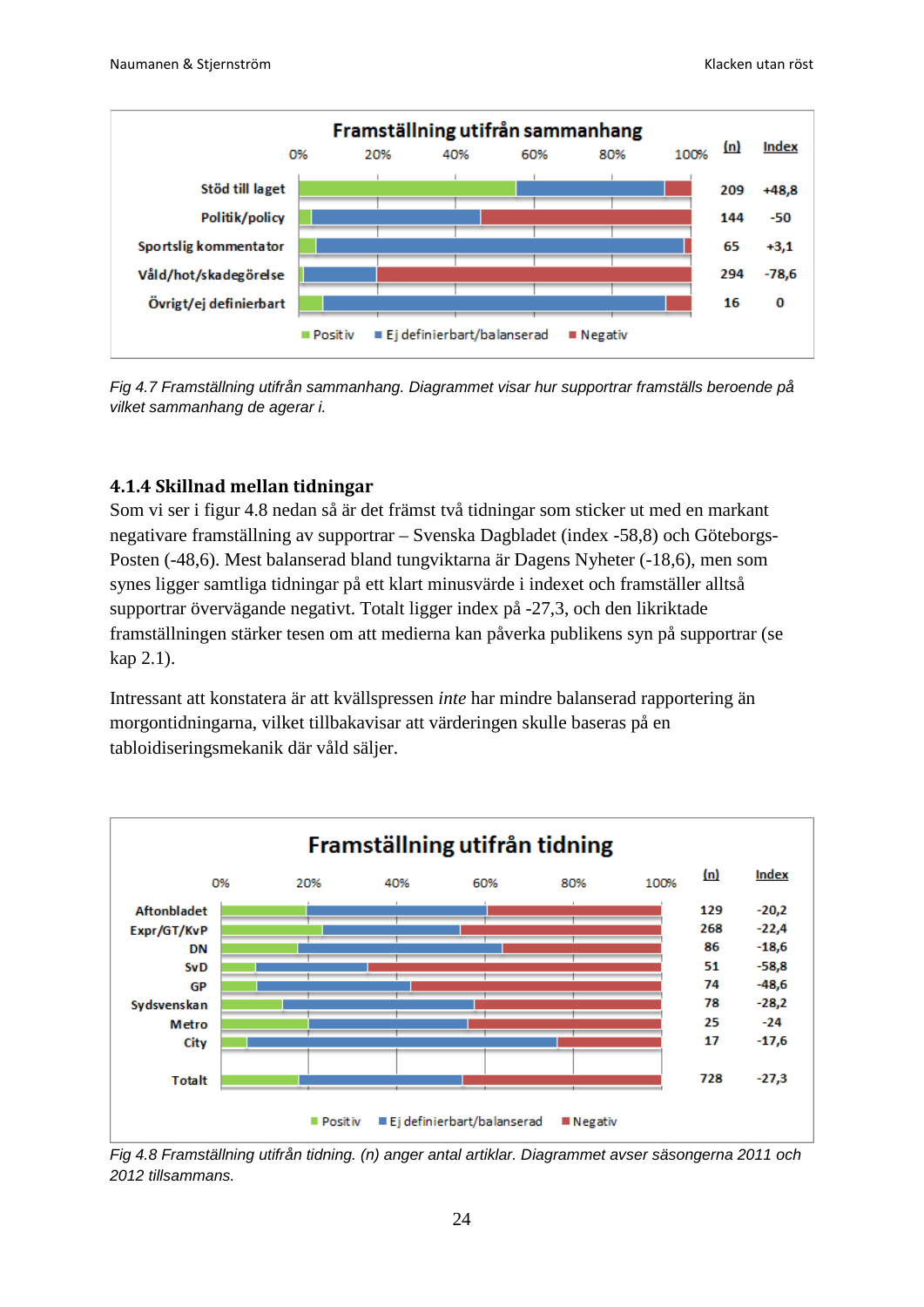Tittar vi på i vilka sammanhang tidningar placerar supportrar så fortsätter den negativa bilden. Majoriteten av tidningarna skriver fler artiklar om supportrar som våldsverkare än faktiska lagstödjare, och även här är det Göteborgs-Posten och Svenska Dagbladet som har mest negativt fokus. Sammanhanget tidningarna väljer att sätta in supportrar i får givetvis konsekvens för hur supportrarna framställs. Den negativa vinklingen hos G-P och SvD grundas i att tidningarna sällan väljer att skriva om supportrar enbart i rollen som just supportrar.



*Fig 4.9 Sammanhang utifrån tidning. Diagrammet gäller säsongerna 2011 och 2012.*

# <span id="page-24-0"></span>**4.2 Att tala eller omtalas**



*Fig 4.10 Agerande aktör totalt, n = 728*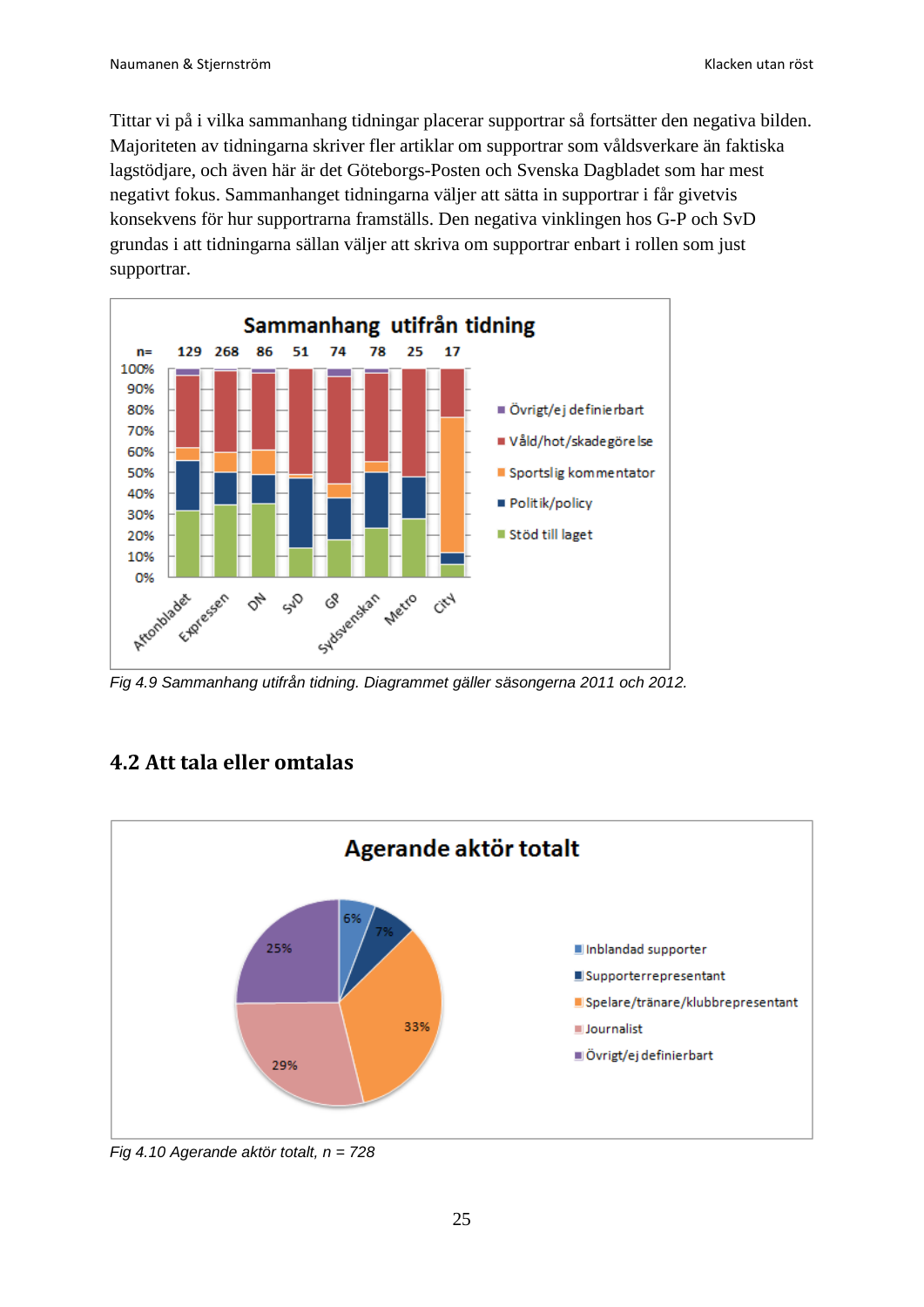Figur 4.10 ovan beskriver andelsfördelningen mellan de olika agerande aktörerna, det vill säga personer som i huvudsak får komma till tals, i de analyserade artiklarna. Supportrar eller supporterrepresentanter får alltså göra sina röster hörda i drygt 10 procent av alla artiklar som i någon utsträckning handlar om supportrar.



*Fig 4.11 Agerande aktör i nyhetsmaterial (i huvudsak supporterrelaterat) efter ämne.*

Om vi exkluderar åsikts- och debattmaterial och enbart fokuserar på nyhetsmaterial (i huvudsak supporterrelaterat), kan vi i figur 4.11 se att journalisterna nästan försvinner som agerande aktörer. Supportrarna och deras representanter är dock fortfarande i minoritet. Det kan vara värt att återigen poängtera att vi dessutom givit dem företräde i kodningen, som vi berättade i metodkapitlet (3.3). Så länge en supporter har fått komma till tals i en artikel räknade vi det som att artikeln hade en supporter som agerande aktör, oavsett hur stort eller litet utrymme citaten fick i relation till andra aktörer i artikeln.

Nedan följer kommentarer gällande resultatet på vardera ämne.

#### **Stöd till laget**

Spelare/tränare/klubbrepresentanter är i majoritet. Beror sannolikt på att många av artiklarna i den här ämneskategorin handlar om relationen mellan supportrarna och laget. Den typiska artikeln är en spelarintervju efter match där supportrarna tas upp.

#### **Politik/policy**

Domineras av aktörkategorin "Övrigt/ej definierbart", dit bland annat poliser, politiker, förbundspersonal och andra makthavare räknas. Artiklarna i den här kategorin handlar ofta om disciplinärenden, lagstiftning eller skrivbordsbeslut som berör supportrar, deras integritet, rättigheter och skyldigheter.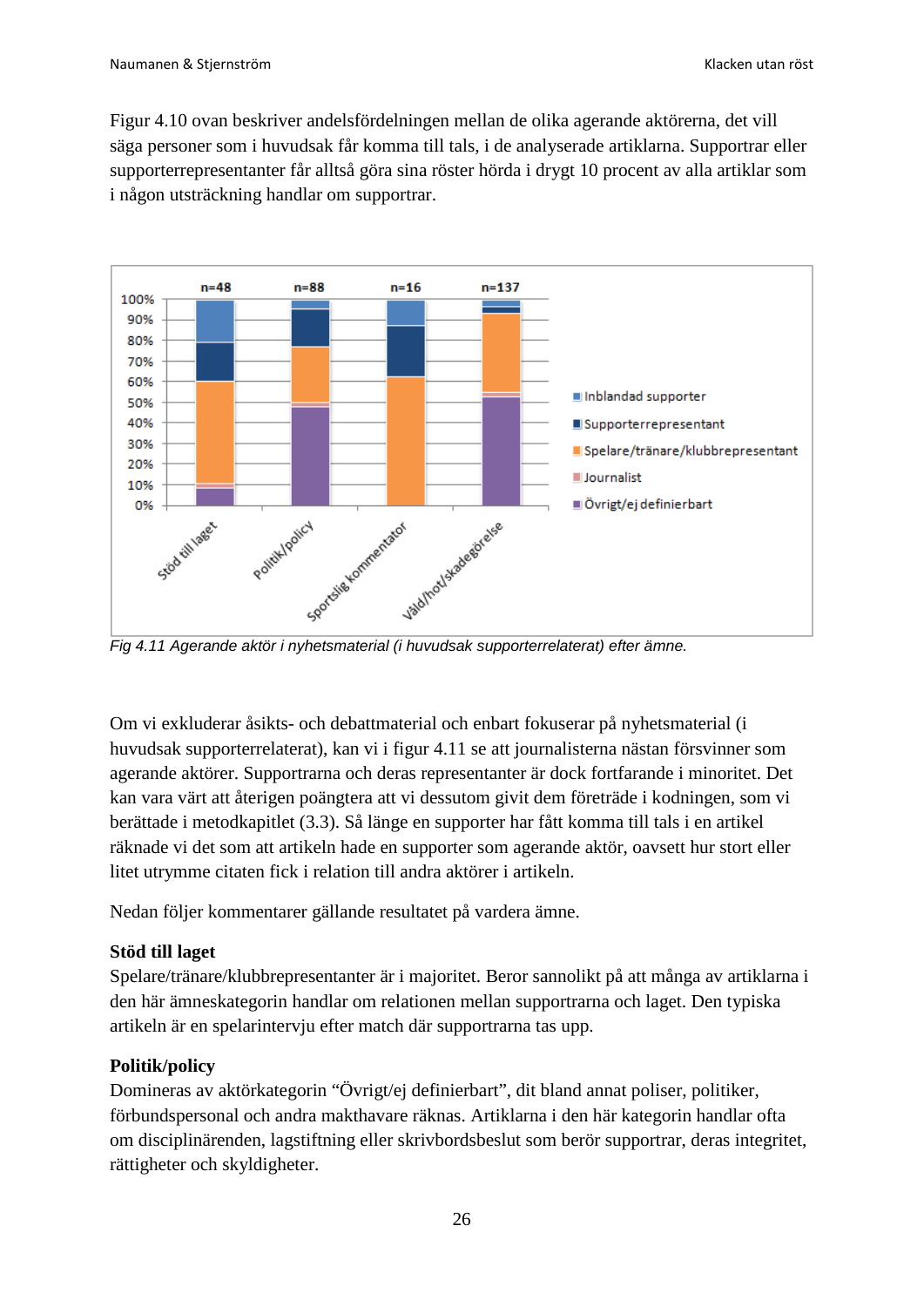Ungefär var femte artikel av detta slag innehåller en kommentar från supporterhåll. Här kan det vara relevant att hänvisa till avsnittet om de pressetiska reglerna (2.2), som stipulerar att båda sidor bör höras i en konflikt. Vårt resultat visar att så inte sker i verkligheten.

En möjlig förklaring är de förutsättningar vi diskuterar i "Kampen om innehållet" (2.2). En politiker eller annan makthavare har PR-mässiga resurser som supportrar saknar. Därför kan de lättare påverka innehållet. Både detta och de etiska bristerna skulle kunna kopplas till det som Falkheimer beskriver som journalistikens de-professionalisering.

#### **Sportslig kommentator**

En artikel inom detta ämne kan till exempel vara att supportrar kommenterar sportsliga resultat genom banderoller, läktarramsor eller samtal med tränare, spelare eller journalister. Även här är det i första hand klubbrepresentanter som får kommentera relationen mellan laget och supportrarna. Man kan dock i de flesta fall konstatera att supportrarnas åsikt framgår i materialet på annat sätt än direkta intervjucitat.

#### **Våld/hot/skadegörelse**

Artiklar som berör olika former av brott och ordningsstörningar har den minsta andelen kommentarer från supportrar. Resultatet skulle kunna förklaras med teorin om valet av källor vid krissituationer, som vi lyfter upp under rubriken "Kampen om innehållet" i kapitel 2.2.

#### <span id="page-26-0"></span>**4.2.1 Individer eller kollektiv?**

Att supportrar inte får komma till tals när de omnämns i våldsamma sammanhang kan tolkas som att journalisterna ser på störningselementen som individer och att det därför inte finns skäl att låta dem eller representanter uttala sig – med bakgrund i det vi också tar upp i 2.2. Det skulle krävas djupintervjuer med berörda journalister för att kunna avgöra deras synsätt på supportrar som grupp, men vi kan se hur de uttrycker sig i texterna. Beskrivs de omtalade supportrarna som ett kollektiv eller som individer?



*Fig 4.12 Pluralistisk framställning av supportrar i nyhetsmaterial om våld/hot/skadegörelse, n= 188*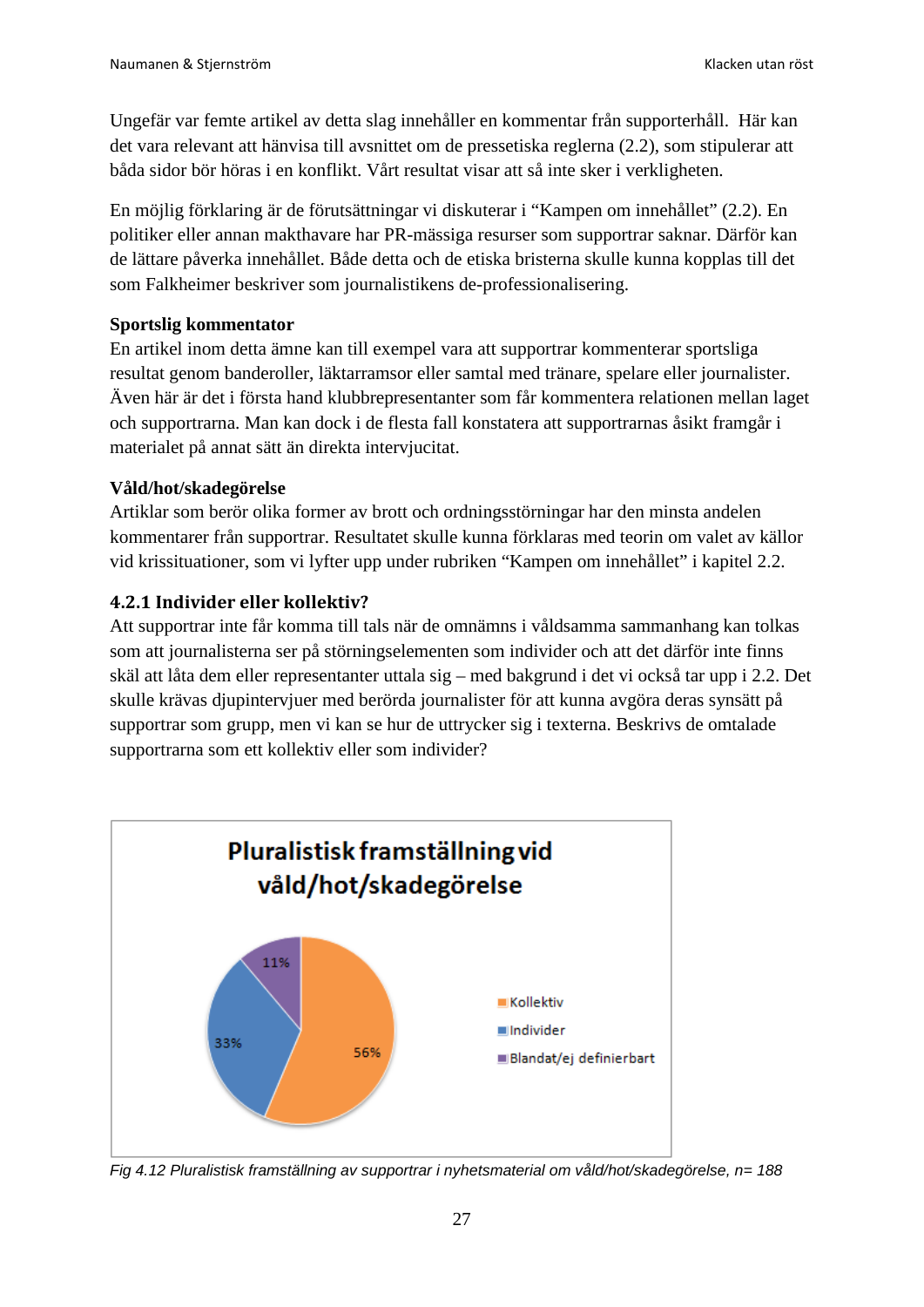Vi vill klargöra att det förekom viss skillnad hur författarna definierade "kollektiv" respektive "individer" under kodningen, vilket innebär ett reliabilitetsproblem för de här siffrorna. Det belyser ytterligare problematiken i att uttrycka sig kring kollektivet supportrar, men innebär att vårt resultat inte är enhetligt på den här punkten. Vi vill ändå presentera resultatet eftersom vi efter diskussion åtminstone kan konstatera att kollektivet oftare framställs som ansvarigt än individerna som begår handlingen.

Det är inte orimligt att kollektivet Helsingborgs IF-supportrar, för att ta ett exempel, därför drabbas av publicitetsskada i samband med att individer med koppling till klubben begår våldshandlingar. Särskilt när olika representanter så sällan får utrymme att bemöta och nyansera.

Våra resultat visar nämligen att artiklarna i allmänhet är mer balanserade när supportrar får komma till tals.

#### <span id="page-27-0"></span>**4.2.2 Det spelar roll vem som får prata**

I tabell 4.13 nedan ser vi också hur framställningen av supportrar påverkas av vem som är agerande aktör. När supportrar eller supporterrepresentanter får uttala sig är framställningen ganska balanserad, med lite lutning åt det positiva. Även när

spelare/tränare/klubbrepresentanter får tala om supportrar blir det balanserat. Men när det är journalisterna själva som för talan (främst då i krönikor) blir framställningen av supportrar mycket mer negativ. Som mest negativ är framställningen när övrig aktör/ingen aktör får uttala sig om supportrarna.

| Agerande aktör                    | Positiv | Ej definierbart/balanserad | <b>Negativ</b> | Totalt | Index    |
|-----------------------------------|---------|----------------------------|----------------|--------|----------|
| Inblandad supporter               | 6       | 31                         | 5              | 42     | $+2,38$  |
| Supporterrepresentant             | 6       | 42                         | 2              | 50     | $+8,00$  |
| Spelare/tränare/klubbrepresentant | 75      | 86                         | 83             | 244    | $-3,28$  |
| Journalist                        | 37      | 64                         | 108            | 209    | $-33,97$ |
| Övrigt/ej definierbart            | 5       | 48                         | 130            | 183    | $-68,31$ |
| Totalt                            | 129     | 271                        | 328            | 728    | $-27,34$ |

*Fig 4.13 Framställning utifrån agerande aktör (tabell).*

I figur 4.14 nedan har värdena "Inblandad supporter" och "Supporterrepresentant" slagits samman till kategorin "Supportrar". Vi tittar på de artiklar där supportrar har störst anledning att få uttala sig: i huvudsak supporterrelaterade nyhetsartiklar. Resultatet visar med tydlighet att framställningen av supportrar blir mer balanserad i de artiklar då supportrar får komma till tals.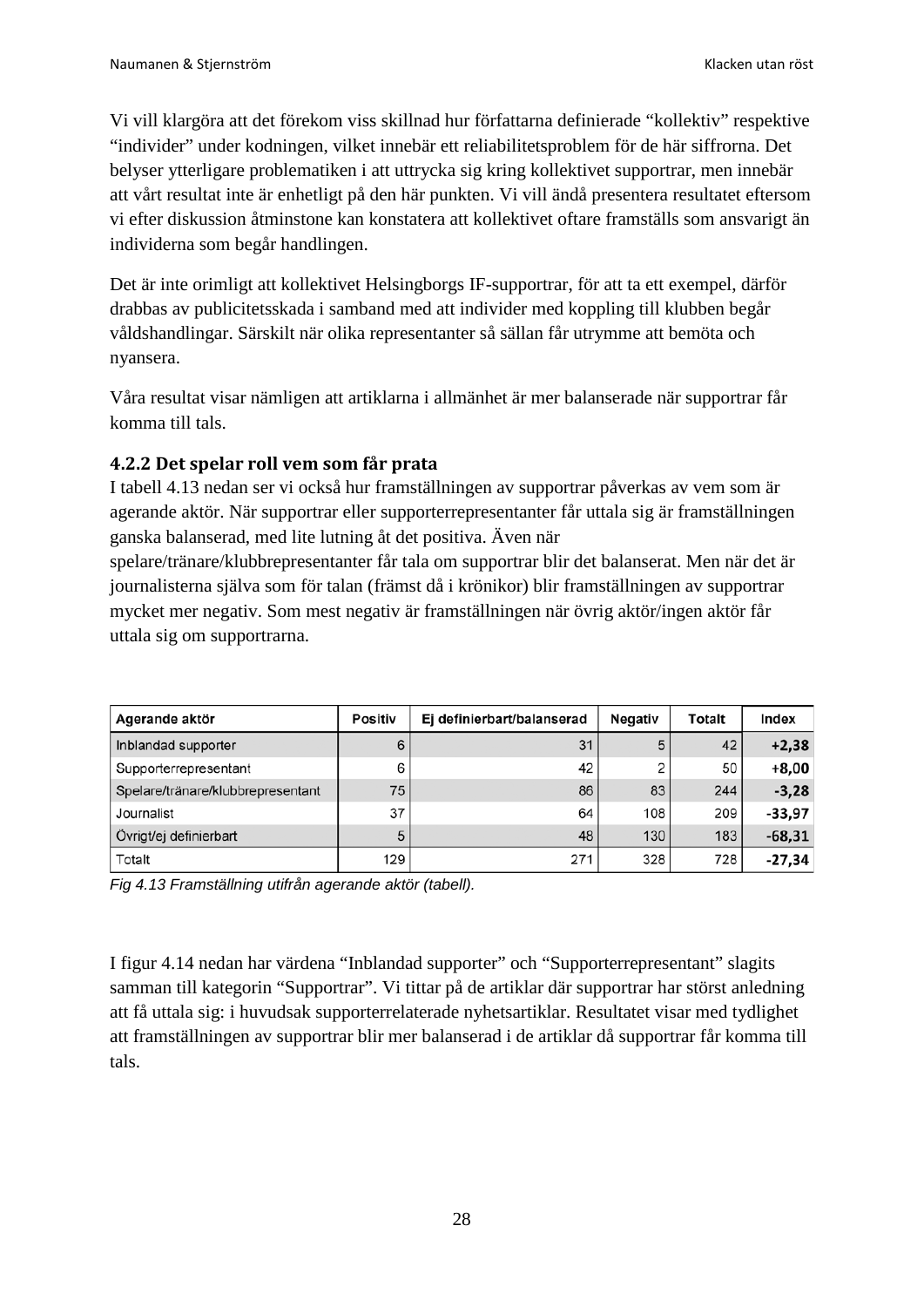

*Fig 4.14 Framställning i nyhetsartiklar (i huvudsak supporterrelaterade) beroende på aktör.*

Det går dock inte att med säkerhet fastställa att supporterröster är en oberoende variabel till framställning eftersom vi inte har analyserat vilken funktion rösten har – möjligtvis tillfrågas supportrar av journalister oftast i sammanhang som inte är negativt laddade. En annan förklaring skulle kunna vara att journalister som är beredda att låta båda sidor komma till tals har en större benägenhet att rapportera med balans.



*Fig 4.15 Agerande aktör i nyhetsmaterial (i huvudsak supporterrelaterat) uppdelat efter tidningar. Tidningarna Metro och City är exkluderade ur resultatet på grund av för få analysenheter (15, respektive 4).*

Avslutningsvis kan vi konstatera att det föreligger skillnader mellan olika tidningar gällande hur ofta supportrar får komma till tals i nyhetsmaterial i stort. Det går dock inte att utläsa några tydliga mönster i skillnaden mellan dags- och kvällspress. DN och Sydsvenskan utmärker sig genom att båda ha en relativt stor andel supporterröster, samtidigt som G-P har den överlägset minsta andelen.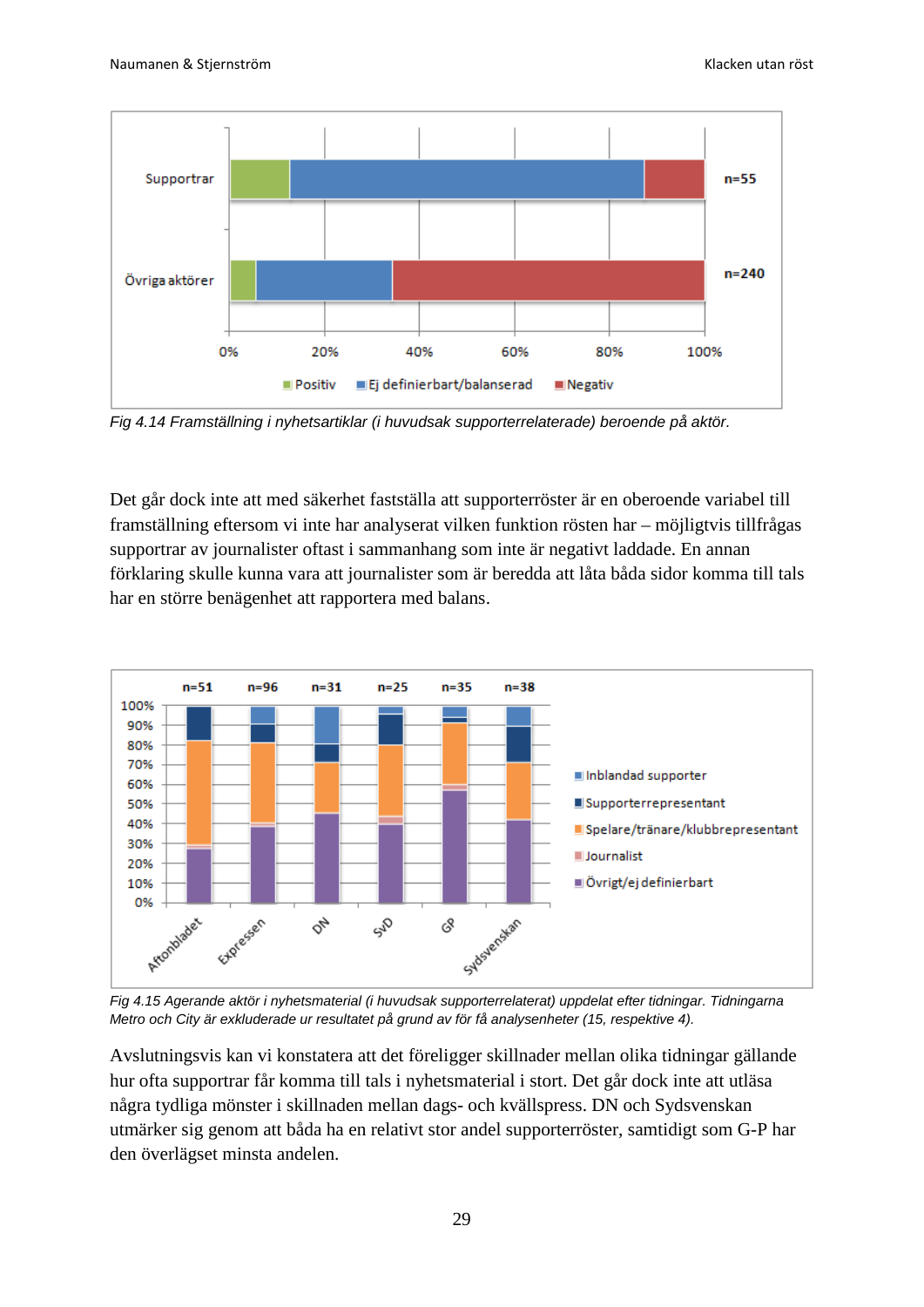# <span id="page-29-0"></span>**5. Diskussion**

# <span id="page-29-1"></span>**5.1 Vad är en balanserad rapportering?**

Idén till den här uppsatsen föddes ur debatten där svenska fotbollssupportrar beskyller medierna för att framställa dem orättvist snedvridet. Det har sagts att endast våldet lyfts upp och att den goda supporterkulturen hamnar i skuggan.

Vår undersökning visar att bilden till viss del stämmer. Det är våldet och hoten som får mest utrymme när fotbollssupportrar förekommer i svensk press. Därför tenderar supportrar också att i huvudsak framställas som ett problem. Den positiva läktarkulturen – stödet, tifona, ramsorna – hamnar i skymundan.

Det är alltså denna bild den svenska tidningsläsaren får i sig av fotbollssupportrar. Samtliga tidningar i undersökningen hamnar på ett klart negativt index (se metodkapitel för förklaring) i vår undersökning. Som vi nämner i teorikapitlet (2.1) ökar en sådan likriktad rapportering från de största medieaktörerna sannolikheten för att publiken påverkas i sin uppfattning kring frågan. Tidningarna vi undersökt är också de största i landet med en räckvidd på miljontals människor (TNS Sifo 2013). Det är inte djärvt att påstå att de är med och skapar verklighetsbilden av det svenska samhället.

Så vi kan alltså konstatera att den svenska storstadspressen har makt över publiken och att den tenderar att framställa supportrar negativt. Men – är det ett problem?

Det är lätt att argumentera för att bilden är skev. Över 1,7 miljoner människor besökte en allsvensk fotbollsmatch under säsongen 2011 (Svenska Fotbollsförbundet 2013). Av dem var kanske ett hundratal inblandade i våldsamheter. Den övriga majoriteten stödde sitt lag utan att begå några brott. Att över hälften av artiklarna som berörde supportrar det året handlade om våld, hot eller skadegörelse är givetvis då inte en spegling av verkligheten. Men så är nyhetsmedierna inte en direkt spegling av verkligheten.

Kritiken mot medierna har handlat om att en *snedvriden* bild av supportrar publiceras. Det stämmer om man jämför med verkligheten. Men samtidigt är all nyhetsrapportering snedvriden, eftersom det inte finns någon medieorganisation som speglar verkligheten precis som den är. Allt får inte plats i nyheterna, urval görs hela tiden för att få till en konsumerbar mängd information.

Nyhetsvärderingen bestämmer vad som kommer med eller inte, och som sagt (2.2) är den vedertagna nyhetsvärderingen inriktad på sensationer och främst negativa nyheter.

Det är inte konstigt att de våldsamma supportrarna tar sig till nyhetssidorna – de bryter ju mönstret. Den vanlige supportern som haft årskort i 13 år och som hejar på och applåderar passionerat varje match är en god supporter – men ingen nyhet. De goda supportrarna är normen, och därför inget att rapportera om (även om sådana fall i tider av mycket supportervåld har lyfts upp av medierna i egenskap av att bryta mot våldsnormer).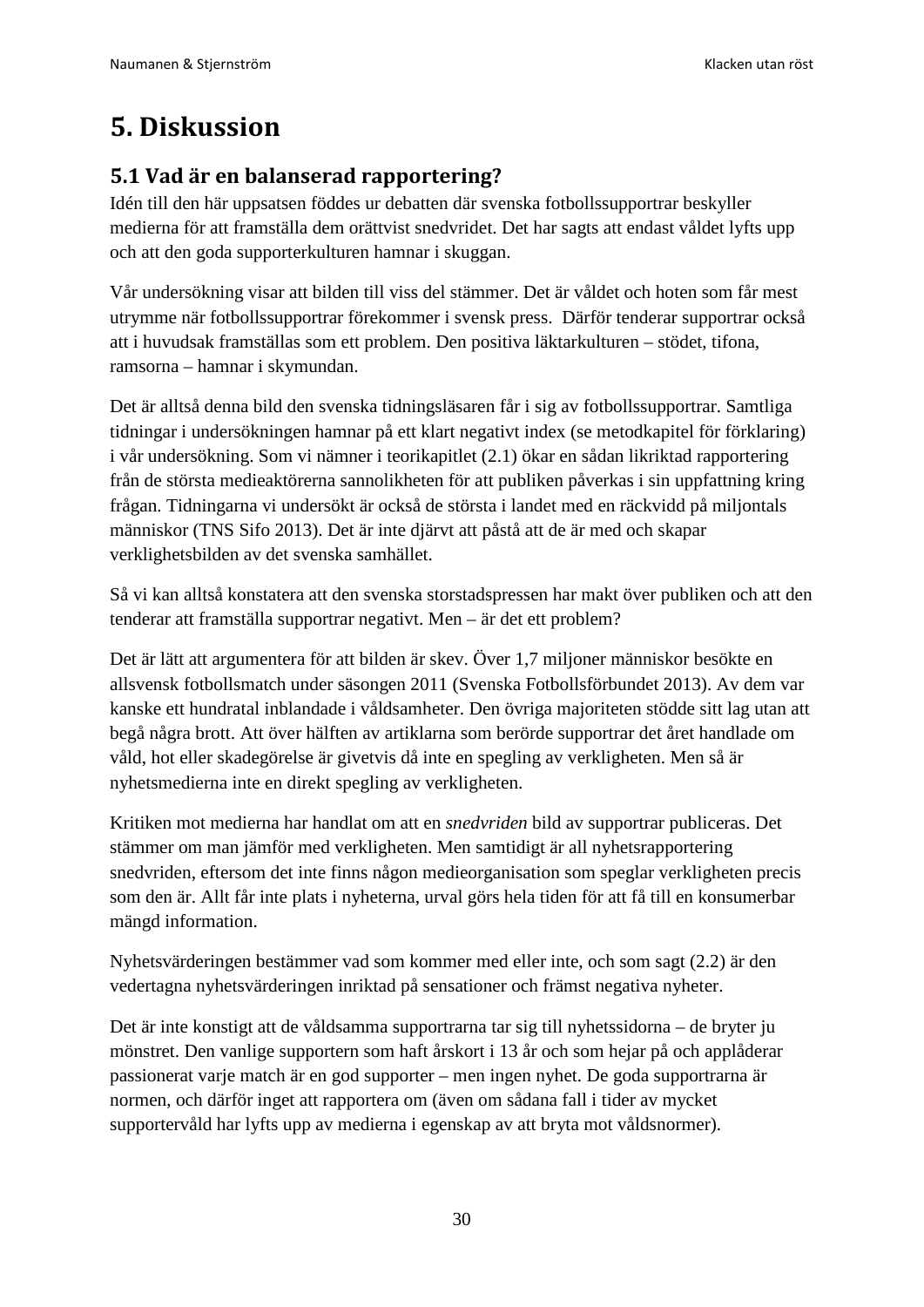Det vi vill komma fram till är att fotbollssupportrar inte skildras representativt i pressen, precis som många andra grupper i samhället. Det beror på en medielogik som givetvis går att ifrågasätta, men som är svår att ändra på. Det större problemet i det här fallet är att de supportrar som begår våldsamheter och brott sällan behandlas som individer av medierna, utan istället beskrivs som en del av ett kollektiv. Det är svårt att se att någon annan så löst fogad grupp i samhället (de har egentligen bara en sak gemensamt: fotbollsintresset) skulle avindividualiseras så i rapporteringen kring problematiska händelser.

Ett annat stort problem som undersökningen visar är att supportrar så sällan får komma till tals i frågor som berör dem själva. Det kan ses som den allvarligaste kritiken vi kan framföra till berörda journalister eftersom siffrorna bryter så totalt mot de pressetiska reglerna. Diskussionen kring detta utvecklas i nästa avsnitt (5.2) men det bör understrykas här också att det är ett problem som medierna och supporterorganisationerna borde försöka lösa tillsammans. Framställningen av supportrar är som synes mycket beroende av om de får föra talan själva eller ej (4.2).

Frågan om hur supportrar bör framställas berör också den journalistiska integriteten. I de journalistiska idealen ingår en strävan efter objektivitet och, framförallt, oberoende. Hur journalisten väljer att skildra människor och händelser ska inte påverkas av någon yttre kraft utan vara helt styrt av fakta. Det är inte journalistens ansvar att se till att det sker nyheter som balanserar upp varandra, eftersom journalisten inte bestämmer i förväg vad som ska ske. Journalisten kan se till att i rapporteringen kring händelsen vara balanserad, men just händelsen kan hen inte påverka.

Om någon grupp anser sig orättvist behandlad av medierna så bör journalisten inte förändra sin rapportering endast för att tillfredsställa gruppen – det är som att ge efter för lobbyverksamhet. Att förlora oberoendet är en klassisk journalistisk synd. Förändring i rapporteringen bör endast ske om journalisten inser att rapporteringen inte uppfyller de journalistiska idealen. I vårt fall innebär det att bara för att supportrar klagar över att rapporteringen är överdrivet negativ så innebär inte det de facto att den är det. Men med en regeringsutredning i ryggen bör medierna dock ta kritiken på allvar. Dessutom bör svenska fotbollsjournalister sätta sig ner och fundera på om det är försvarbart att klumpa ihop en så diffus grupp människor i så negativa sammanhang. Framförallt med tanke på att de påverkar den allmänna opinionen.

I mångt och mycket kokar det ner till frågan om mediernas ansvar i samhället. Ska vi förespråka en konsekvensneutral rapportering där fakta och nyhetsvärde går före allt, eller ska medierna ta hänsyn till sin makt över opinionen i sina publicistiska riktlinjer? En fråga för stor för att reda ut här.

## <span id="page-30-0"></span>**5.2 Vem äger problemet?**

Vi kan konstatera att det finns ett problem kring supportrar i media och att samtliga inblandade tjänar på att försöka reda ut det. Men vem ska ta initiativet?

Svårigheterna i att avgöra vad som är en obalanserad rapportering och problematiken i att dela in supportrar i grupper gör att det inte finns något tydligt svar på frågan.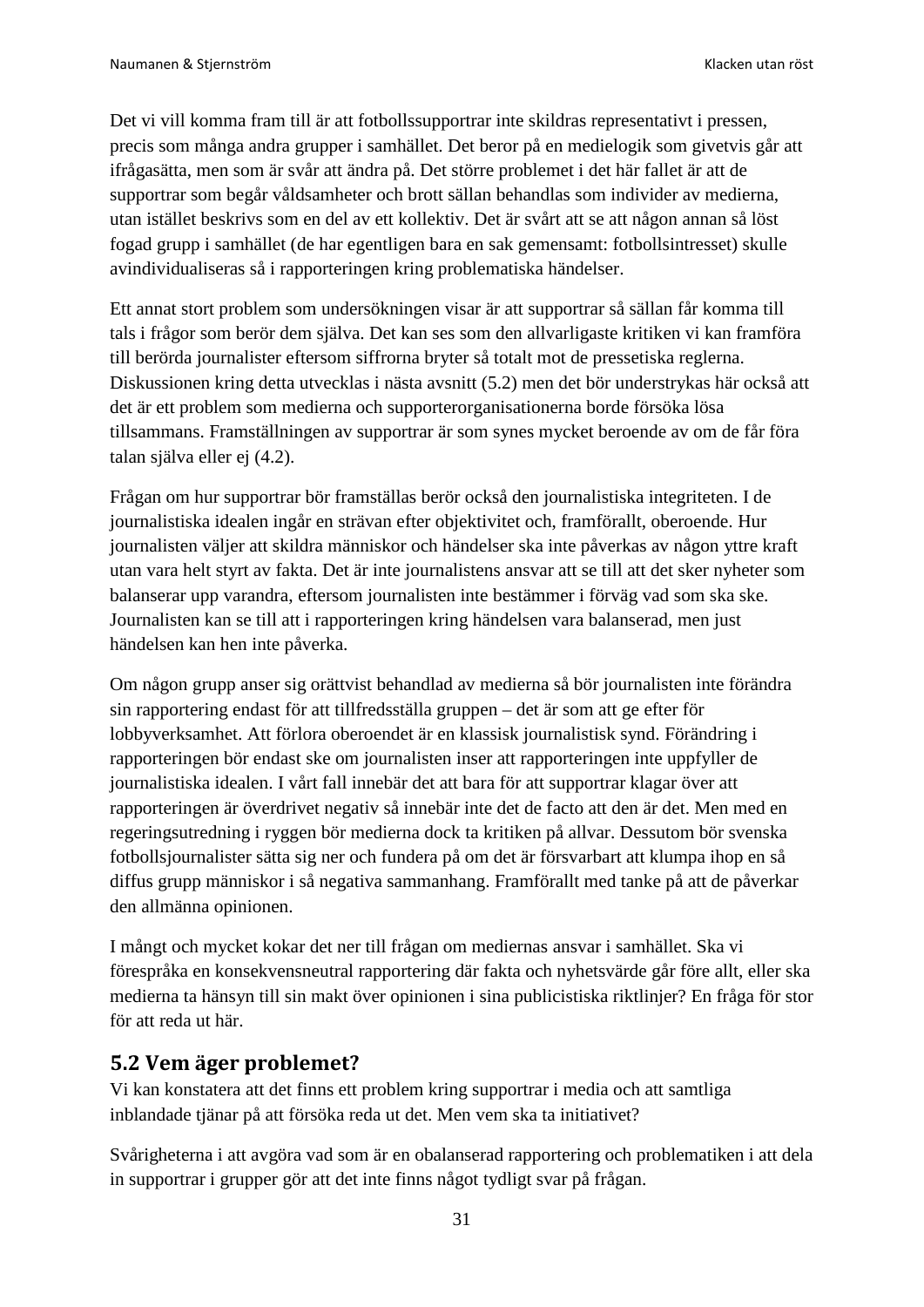Journalisterna bör fundera mer på abstrakta ideologiska värden, samtidigt som de också måste vara medvetna om publiken de skriver för. Folk som är beredda att konsumera nyhetsmaterial om allsvenska klubbar är gissningsvis i regel även supportrar till svenska klubbar. Tidningarna och journalisterna är beroende av att det finns ett förtroende i det förhållandet.

Genom att skapa en snedvriden bild av sina läsare underminerar tidningarna sin egen mark. Med detta föreslår vi som tidigare sagt inte att tidningarna ska undvika rapportering som innefattar negativa händelser relaterade till supportrar. Men vi tror att det är dags att journalisterna visar att de har en medvetenhet kring pressetik och att de respekterar läsarna.

Man kan å andra sidan resonera att det är i supporterleden som själva kärnan till problemet finns. Utan brottsligheten hade vi inte ens behövt ta diskussionen. Att komma åt de kriminella elementen är givetvis en uppgift för rättsväsendet och inte supportrarna på läktarna. Det borde likväl inte vara något som hindrar dem från att jobba proaktivt ur ett medialt perspektiv.

Supportrar och deras representanter har all frihet att känna sig orättvist behandlade av medierna och välja att skärma av sig från journalister. I längden är det dock en destruktiv strategi, eftersom mediebilden tveklöst påverkar den allmänna uppfattningen om supportrar och således även makthavarnas beslutsfattande.

Vi delar därför Björn Erikssons uppfattning om att supportrarna måste ta kommandot.

Genom supporterunionen SFSU har svenska supportrar fått en gemensam röst som allt oftare börjat höras i mediala sammanhang. Tidigare i år framträdde organisationens ordförande Tony Ernst i flera medier när debatten om 51-procentsregeln fördes. Det är givetvis positivt för supportrarna att SFSU tar större plats, men samtidigt behöver arbetet föras på ett större plan.

Lokala supporterrepresentanter måste bygga relationer till journalister och jobba för att bli en pålitlig källa i situationer då reportrarna behöver snabba och informerade svar. Samtidigt måste de ta en större plats i debatten som förs i medierna.

Men om supportrar får större utrymme innebär det att andra aktörer får leva på en trängre yta. Makthavare i form av polis, klubbledning och i vissa fall även journalister får knappast ett enklare jobb av att släppa in supportrar i offentliga forum. Därför finns det anledning att anta att det är en tuff uppgift för den som vill göra sin röst hörd – något vi också hört exempel på i verkligheten.

Oavsett är det läge för supporterrepresentanter att utvecklas till professionella källor med förståelse för mediernas logik och en vilja att jobba hårt för att synas och höras. Detta samtidigt som journalisterna förhåller sig till supporterrelaterat material på ett mer ödmjukt sätt.

Först då kan vi se förutsättningar för en balanserad och etisk nyhetsrapportering om supportrar.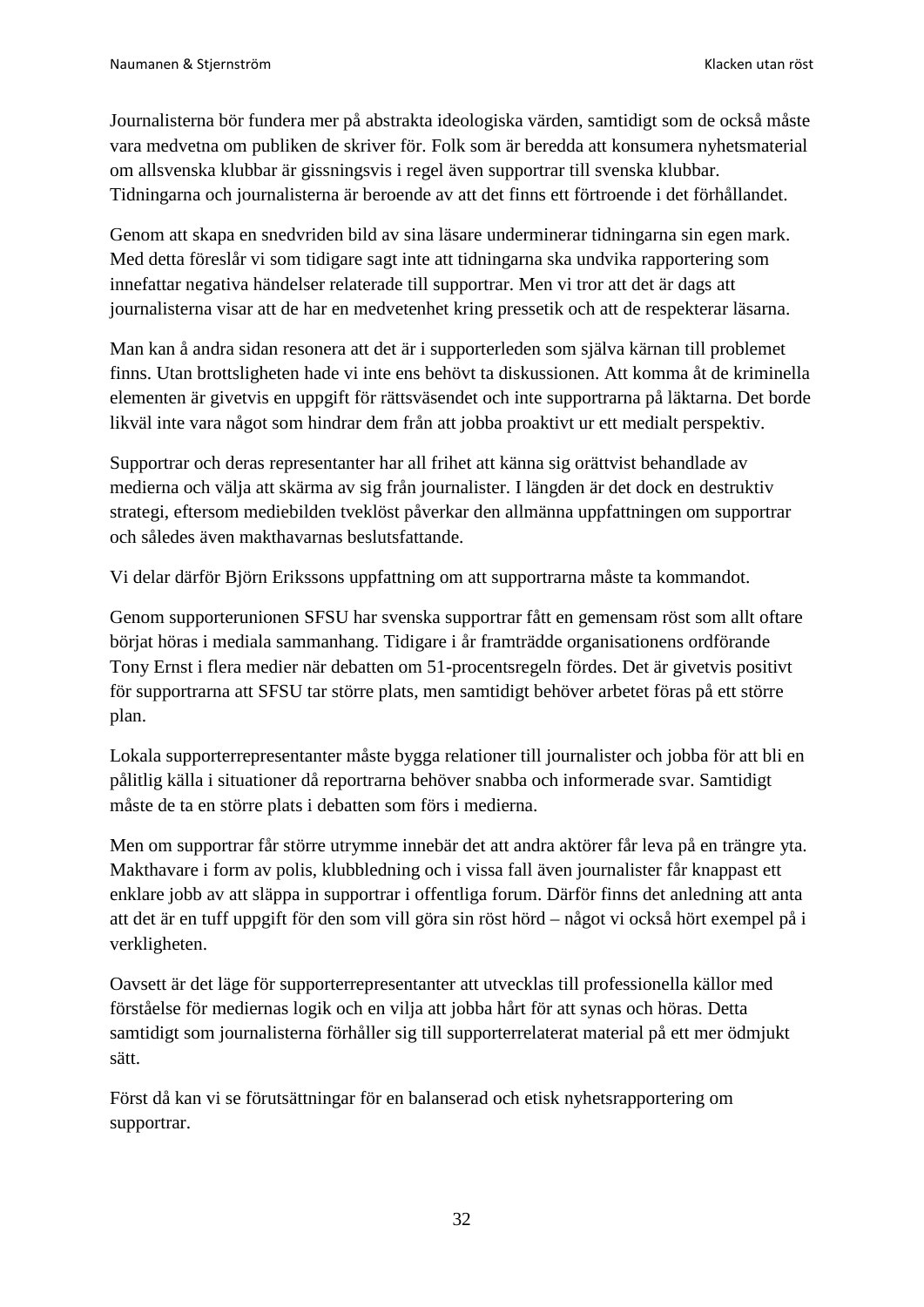# <span id="page-32-0"></span>**6. Slutsatser**

Här nedan sammanfattas våra resultat utifrån de forskningsfrågor vi ställde upp i inledningen.

#### **Tenderar svenska fotbollssupportrar att framställas negativt i pressen?**

Ja, supportrar framställs övervägande negativt i svensk storstadspress under de undersökta åren. Framförallt 2011 var ett tufft år för supportrarna, medan rapporteringen 2012 var snudd på balanserad. Det skrivs i samtliga tidningar mer om våldsamma supportrar än om supportrar som stödjer laget. När det rapporteras om våldsamheter klumpas också supportrarna ihop till ett kollektiv, istället för individer med eget ansvar. Dessutom får supportrarna väldigt sällan komma till tals, vilket står i kontrast mot de pressetiska regler pressen säger sig följa. Och när journalister skriver sina egna åsikter om supportrar tenderar de att framställas negativt.

#### **Hur kan framställningen förklaras av vedertagen medieforskning?**

Först och främst så beror den negativa rapporteringen på negativa händelser, såsom läktarincidenterna under 2011. Att de våldsamma supportrarna får mer utrymme i medierna i förhållande till sitt antal jämfört med de skötsamma beror på simpel medielogik. Enligt vedertagen nyhetsvärdering är supportervåldet intressantare då det är något oväntat och negativt. Värderingen går att ifrågasätta, men det är så branschen fungerar idag.

Att supportrar klumpas ihop till ett kollektiv kan tänkas vara sammankopplat med att gruppen är så svårdefinierbar. Supportrarna har få gemensamma nämnare, men den som finns (fotbollsintresset) är ofta stark.

Att supportrarna inte får komma till tals kan ses som ett misslyckande från både journalister och supportrars sida. Journalisterna prioriterar officiella källor som klubbar och myndigheter framför supportrarna eftersom att de är enklare att få tag på. Det kan argumenteras för att en källas lättillgänglighet inte borde styra nyhetsagendan. Samtidigt så är det så det ofta fungerar, och därför måste supporterföreningarna bli bättre på att etablera kontakt med journalister.

#### **Om de framställs negativt, är det ett problem och för vem?**

Med tanke på den högst aktuella debatten kring supportervåld (som till och med tvingat fram en statlig utredning) så är givetvis mediernas roll ständigt uppe för diskussion. Mycket fokus läggs på hur medierna hanterar händelserna och en polarisering mellan supporterföreningarna och pressen har gått att skönja. Frustrerade supportergrupper skapar problem för fotbollen i stort.

För supportrarna är det alltså ett problem att de framställs negativt. För fotbollen blir det ett problem att supportrarna är frustrerade. För fotbollsjournalisten blir det ett problem eftersom att supportrarna i mångt och mycket också är hens konsumenter. Att ha en ständigt missnöjd grupp konsumenter är givetvis inte optimalt. Om supportrarna har rätt och journalisterna rapporterar snedvridet så är det ett stort problem för journalistkårens trovärdighet.

Om storstadspressen sänder ut en likriktad, felaktig bild av fotbollssupportrar till sina läsare så är det ett problem för demokratin. Med tanke på tidningarnas räckvidd så är makten över opinionen troligtvis stor. Verklighetsbilden medierna förmedlar plockas upp av läsarna,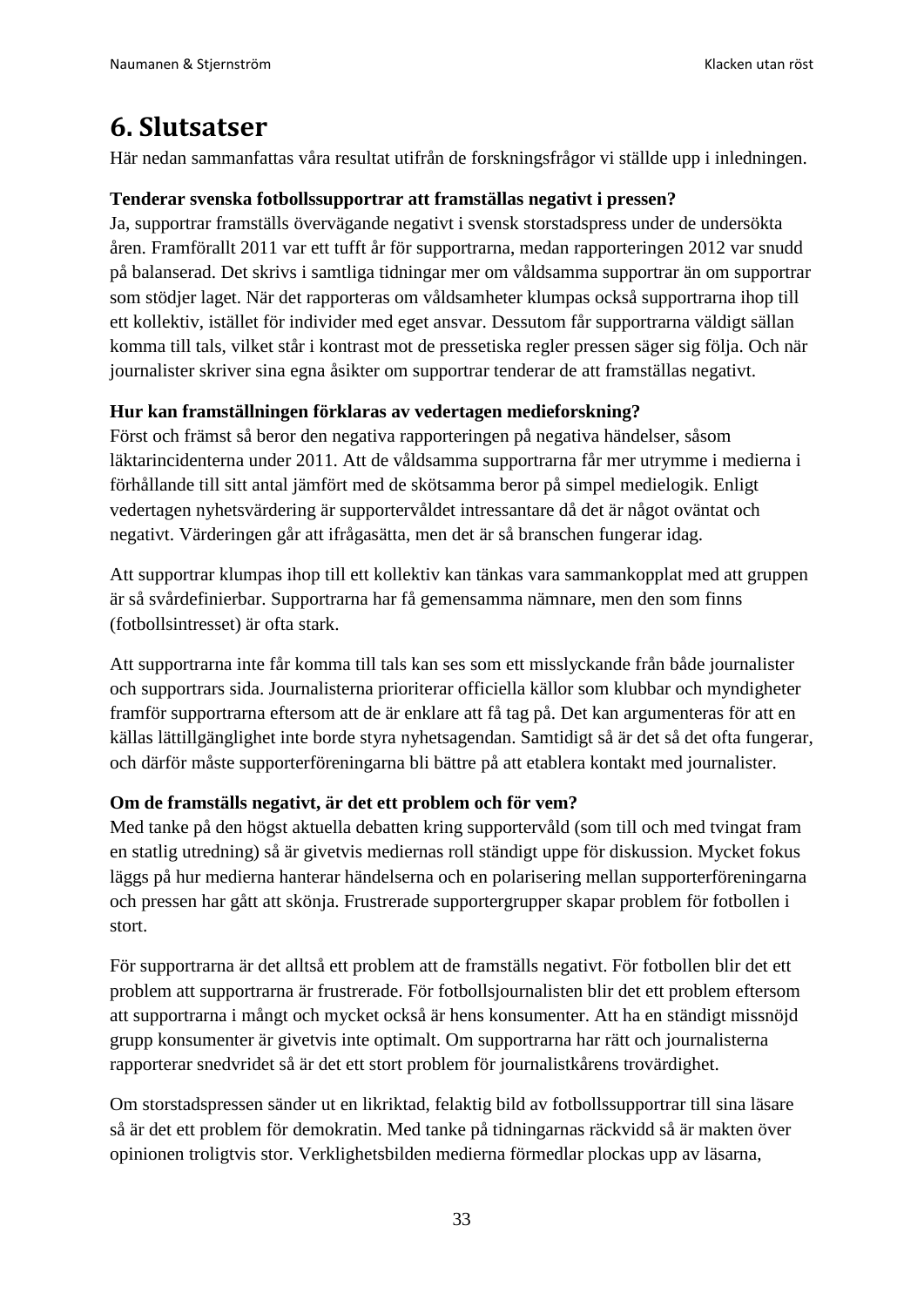framförallt de som själva inte har erfarenhet av informationsområdet. Detta ger medierna ett demokratiskt ansvar för att rapportera riktigt och balanserat.

## <span id="page-33-0"></span>**6.1 Förslag på vidare forskning**

Vår studie ger en inblick i den aktuella relationen mellan supportrar och dagspressen i dagens Sverige. Samtidigt är det en långt ifrån heltäckande studie, där vi bara skrapat på ytan till de verkliga orsakerna bakom de problem som går att uttyda. Förhoppningsvis ger våra siffror kommande forskare en grund att stå på för att kunna dyka djupare in i problematiken. Här nedan följer några exempel på studier vi gärna hade sett som uppföljning:

- Samma undersökning som vår, fast ur ett längre tidsperspektiv. Har det skett någon utveckling de senaste tjugo åren? Fortsätter den mer balanserade trenden även över 2013?
- Vad får supportrar egentligen säga i medier? Vilken roll har de i nyhetens sammanhang?
- Vad är en balanserad rapportering och vad kan supportrar göra för att få inflytande? Kvalitativ intervjustudie med fotbollssupportrar och sportjournalister.
- Hur ser det ut i andra sporter? Beskrivs supportrar på samma sätt även inom ishockeyn?
- Hur ser det ut i andra länder? Beskriver exempelvis de stora brittiska eller danska tidningarna sina länders supportrar på samma sätt som man gör i Sverige?
- Supportrar i Public Service-sammanhang. Hur ser framställningen ut i de kanaler som har ett uppdrag att rapportera mångsidigt och inkluderande?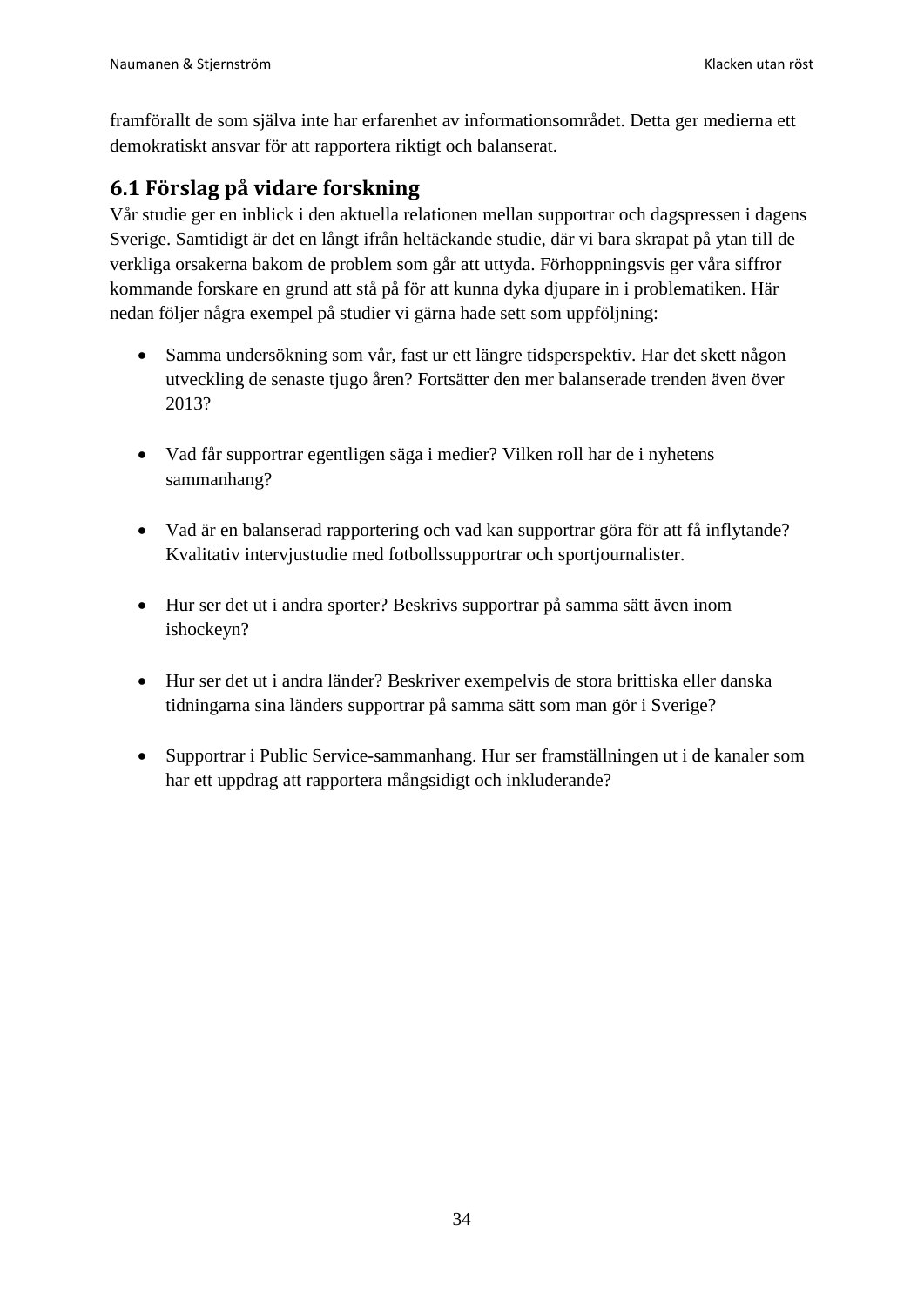# <span id="page-34-0"></span>**Litteraturförteckning**

Allmänhetens Pressombudsman, 2013. *Pressetiska regler.* [Online] Available at: http://www.po.se/regler/pressetiska-regler [Använd 29 4 2013].

Asp, K., 2011. *Mediernas prestationer och betydelse: Valet 2010,* Göteborg: Göteborgs Universitet.

Braun, R. & Vliegenhart, R., 2008. The Contentious Fans: The Impact of Repression, Media Coverege, Grievances and Aggresive Play on Supporters' Violence. *International Sociology,* 23(6), pp. 796-818.

Braun, R. & Vliegenhart, R., 2009. Violent Fan Fluctuations: A Diffusion Perspective to Explain Supporters' Violence. *Mobilization: An International Journal,* 14(1), pp. 23-44.

Bryant, J. & Zillman, D., 2009. A Retrospective and Prospective Look at Media Effects. i: R. L. Nabi & M. D. Oliver, red. *The Sage Handbook of Media Processes and Effects.* Thousand Oaks: Sage, pp. 9-17.

Djerf-Pierre, M. & Wiik, J., 2012. Journalistiken och journalisterna. i: L. Nord & J. Strömbäck, red. *Medierna och demokratin.* Lund: Studentlitteratur, pp. 175-204.

Dunning, E., Murphy, P. & Williams, J., 1986. Spectator Violence at Football Matches: Towards a Sociological Explanation. *The British Journal of Sociology,* 37(2), pp. 221-244.

Ekström, N. & Nordholm, J., 2011. *Knallskott. Böter. Förlust 3-0.,* Kalmar: Linnéuniversitetet.

Eriksson, B., 2013. *Mera glädje för pengarna,* Stockholm: Statens offentliga utredningar.

Falkheimer, J., 2012. Medierna och kampen om innehållet. i: L. Nord & J. Strömbäck, red. *Medierna och demokratin.* Lund: Studentlitteratur, pp. 149-174.

Ghersetti, M., 2012. Journalistikens nyhetsvärdering. i: L. Nord & J. Strömbäck, red. *Medierna och demokratin.*  Lund: Studentlitteratur, pp. 205-232.

Höijer, B., 1990. Reliability, Validity and Generalizability. *Nordicom Review,* Volym 1, pp. 15-20.

Lacy, S. o.a., 2001. Sample Size for Newspaper Content Analysis in Multi-Year Studies. *Journalism and Mass Communication Quarterly,* 78(4), pp. 836-845.

Laul, R., 2011. Vi bestämmer vad vi skriver - enda alternativet. *Sportbladet*, 19 9, p. 3.

McCombs, M. E. & Shaw, D. L., 1972. The Agenda-Setting Function of Mass Media. *The Public Opinion Quarterly,* 36(2), pp. 176-187.

Modin, J. & Nikka, A., 2011. *Vem va´det som kasta? En fallstude av den svenska nyhetsrapporteringen i samband med fotbollsrelaterat läktarvåld,* Lund: Lunds Universitet.

Nerman, B., 1981. *Massmedieretorik.* Stockholm: Almqvist och Wiksell.

Nilsson, Å., 2010. Kvantitativ innehållsanalys. i: M. Ekström & L. Larsson, red. *Metoder i kommunikationsvetenskap.* Lund: Studentlitteratur, pp. 119-149.

Nord, L. & Strömbäck, J., 2012. *Medierna och demokratin.* 2 red. Lund: Studentlitteratur.

Petersson, O., Djerf-Pierre, M., Strömbäck, J. & Weibull, L., 2005. *Demokratirådets rapport 2005: Mediernas integritet,* Stockholm: SNS Förlag.

Priks, M., 2010. Does Frustration Lead to Violence? Evidence from the Swedish Hooligan Scene.. *Kyklos,* 63(3), pp. 450-460.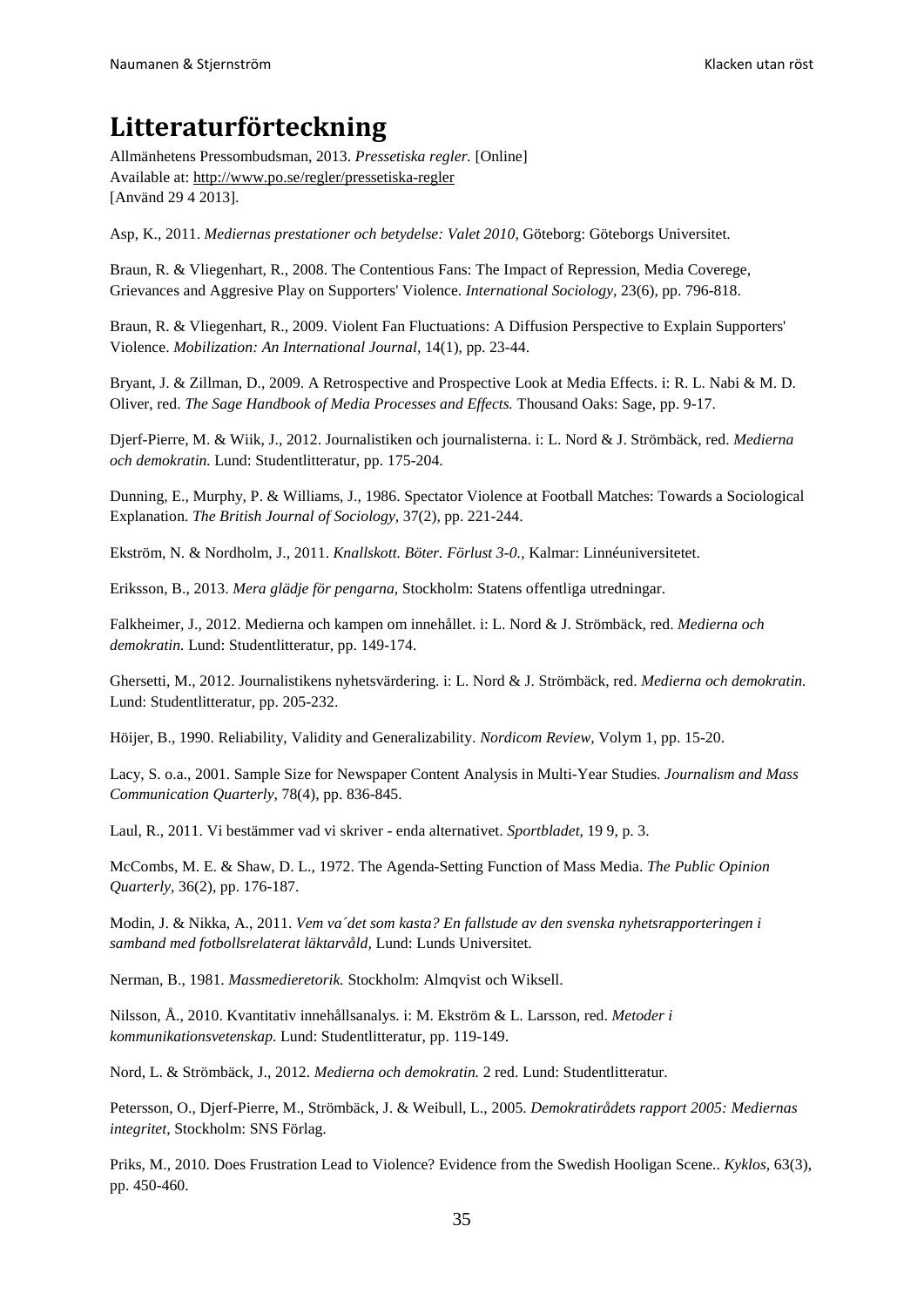Radmann, A., 2012. Att äga en (huligan-)berättelse: Mediers konstruktion av fotbollsvåld. *Scandinavian Sport Studies Forum,* Volym 3, pp. 97-120.

Rahm, C. & Rangstedt, T., 2012. *"Fotboll är en livsstil, inte en hobby": En kvalitativ studie om supporterkultur,*  Uppsala: Uppsala Universitet.

Shehata, A., 2012. Medierna och makten över publiken. i: L. Nord & J. Strömbäck, red. *Medierna och demokratin.* Lund: Studentlitteratur, pp. 317-344.

Strömgren, K. & Strandlund, S., 2009. *Sportens nyhetsvärdering i kvällspress: Vilka kriterier gör att en sporthändelse platsar på Aftonbladets och Expressens sportsidor?,* Sundsvall: Mittuniversitetet.

Svenska Fotbollsförbundet, 2013. [Online] Available at: http://svenskfotboll.se/allsvenskan/tidigare-ar/resultat-2011/statistikligor/?scr=spl [Använd 29 4 2013].

TNS Sifo, 2013. *Orvesto Konsument.* [Online] Available at: http://www.tns-sifo.se/rapporter-undersokningar/rackviddsrapporter-orvesto/orvesto-konsument [Använd 9 5 2013].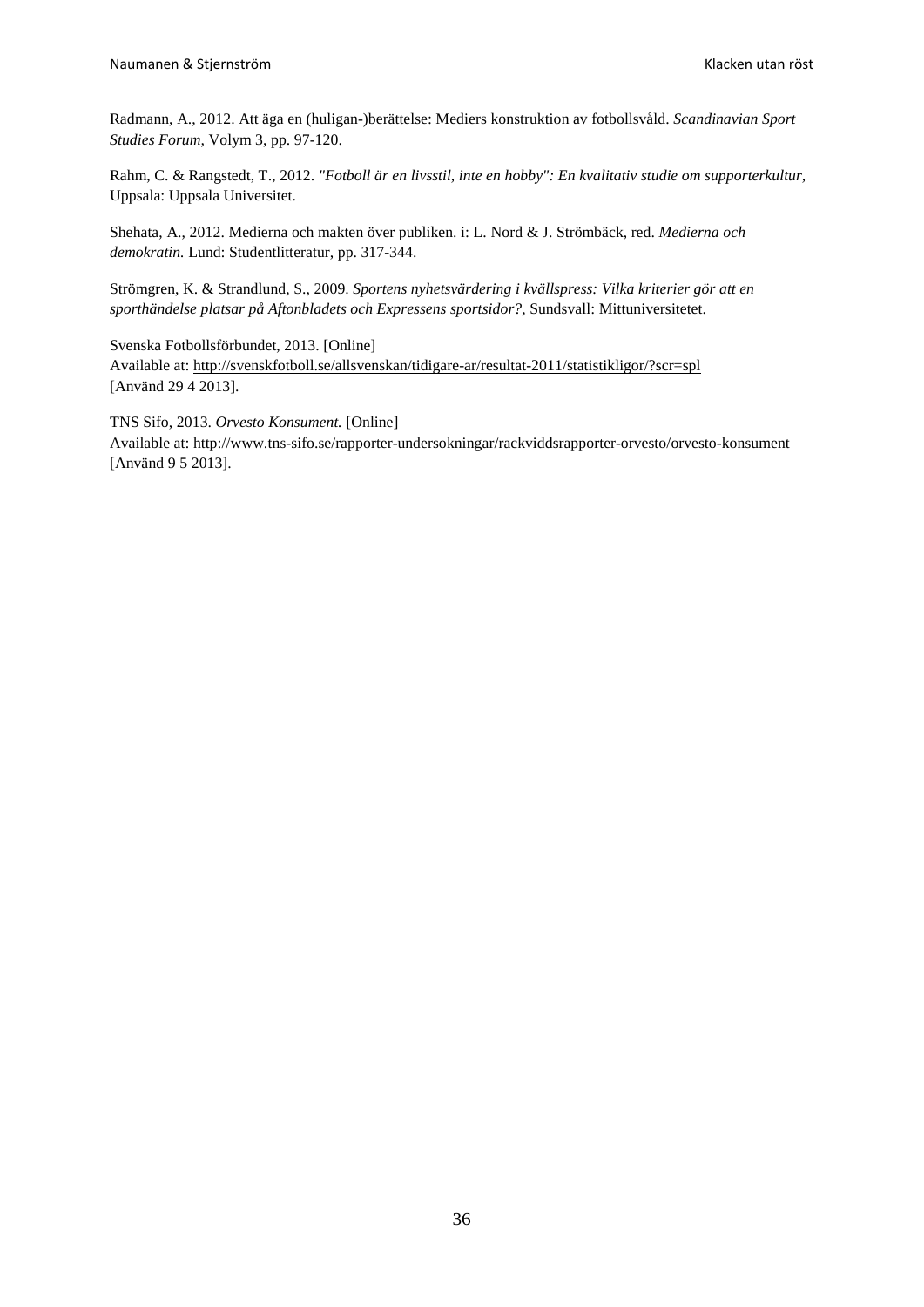# <span id="page-36-0"></span>**B1. Kodbok med definitioner**

V1 ID-nummer

V2 År

V3 Månad

V4 Dag

V5 Tidning

- 1) Aftonbladet
- 2) Expressen/GT/Kvällsposten
- 3) DN

4) SvD

- 5) GP
- 6) Sydsvenskan
- 7) Metro
- 8) City

V6 Typ av material

- 1) Nyhetsmaterial/reportage
- 2) Åsiktsmaterial
- 3) Debatt/insändare

V7 Var sker händelsen?

- 1) På arenaområdet
- 2) Utanför arenaområdet
- 3) Ej definierabart

*"Händelsen" syftar på den händelse där supportrarna nämns, behöver alltså inte vara artikelns huvudsakliga händelse.*

V8 Sammanhang

- 1) Stöd till laget
- 2) Våld/skadegörelse
- 3) Disciplinförseelser *- t.ex. bengaler*
- 4) Politik/policy
- 5) Hot/trakasserier
- 6) Sportslig kommentator *- när supportern används som en expertröst.*
- 7) Övrigt/ej urskiljbart

*I vilket sammanhang supportrarna agerar. Behöver alltså inte vara artikelns huvudsakliga sammanhang.*

V9 Framställning av supportrar

- 1) Positiv *– beröms*
- 2) Negativ *– framställs som problem*
- 3) Ingen värdering/balanserad

*Alla artiklar där värderingen är osäker kodas som 3.*

#### V10 Agerande aktör

- 1) Inblandad supporter
- 2) Supporterrepresentant (ordf m.m)
- 3) Spelare/tränare/klubbordf.
- 4) Journalist
- 5) Övrigt/ej definierbart

*Vem är det som får uttala sig om supportrarna?*

V11 Är ämnet i huvudsak supporterrelaterat?